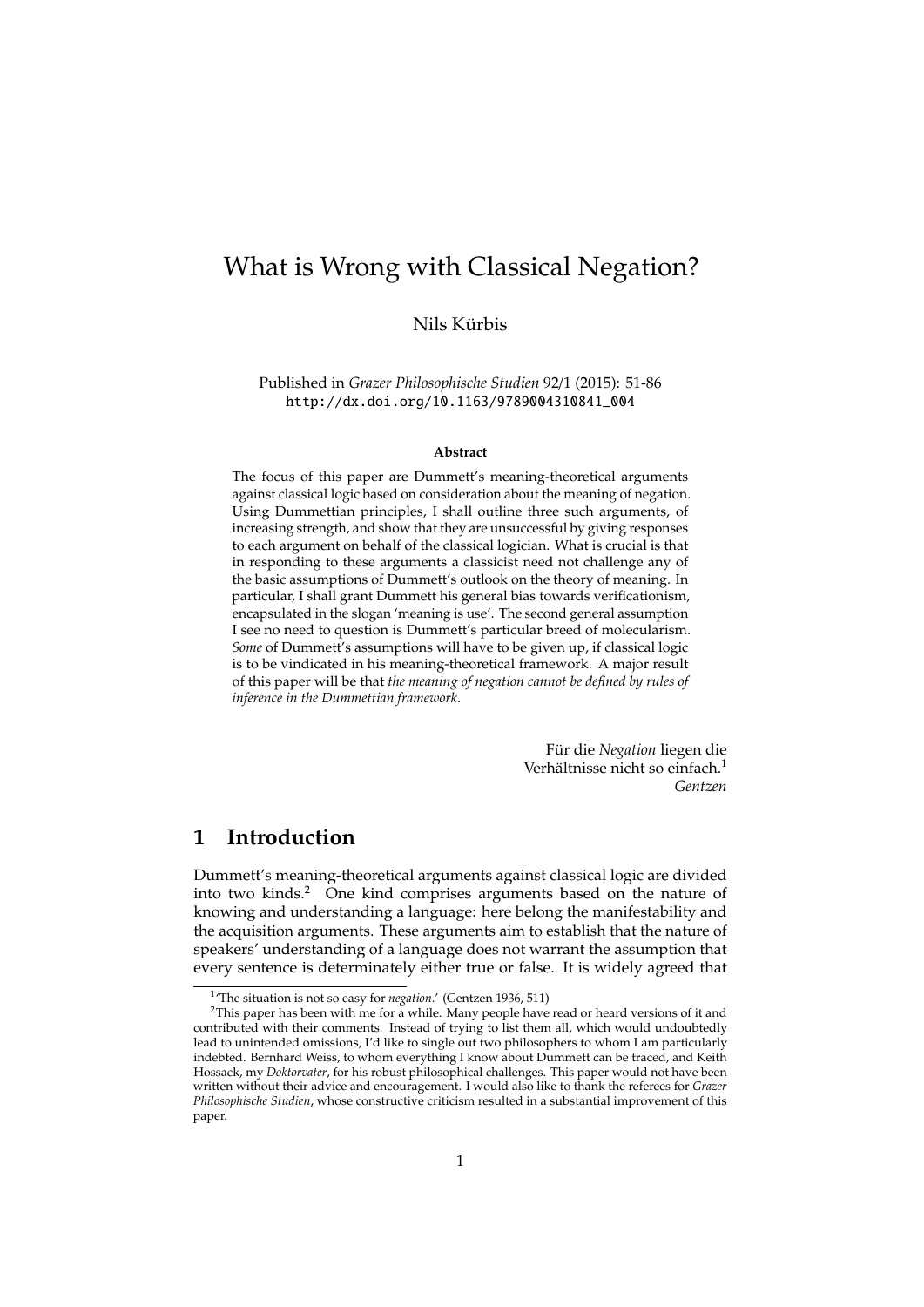they are either unsuccessful<sup>3</sup> or too underdeveloped to carry the force they are intended to carry—the latter point being attested to by Dummett himself, who admits that it is far from a settled issue what full manifestability amounts to.<sup>4</sup>

The other kind comprises arguments based on how the meanings of the logical constants are to be determined in the theory of meaning. They are the focus of the present paper. Using Dummettian principles, I shall outline three such arguments, of increasing strength, and show that they are unsuccessful by giving responses to each argument on behalf of the classicist $^5$ .

It is crucial that in responding to these arguments a classicist need not challenge any of the basic assumptions of Dummett's outlook on the theory of meaning. In particular, I shall grant Dummett his general bias towards verificationism, encapsulated in the slogan 'meaning is use'. The second general assumption I see no need to question is Dummett's particular breed of molecularism. The point of the present paper is to investigate how, accepting these Dummettian assumptions, the classicist can counter Dummett's arguments.

*Some* of Dummett's assumptions will have to be given up, if classical logic is to be vindicated in his meaning-theoretical framework. I will argue that *the meaning of negation cannot be defined by rules of inference in the Dummettian framework*.

As Dummett's project is well known, the discussion of his views on the theory of meaning remains deliberately concise.

## **2** *tertium non datur*

#### **2.1 Against** *tertium non datur*

Dummett rejects holism, the view that the meaning of a word is determined by the whole language in which it occurs, as well as atomism, the view that the meaning of a word can be determined individually. In received terminology, the principle of compositionality states that the meaning of a syntactically complex expression depends on the meanings of its constituent expressions and the way they are assembled. Dummett argues for a more substantial principle, which he calls by the same name. 'The principle of compositionality is not the mere truism, which even a holist must acknowledge, that the meaning of a sentence is determined by its composition. Its bite comes from the thesis that the understanding of a word consists in the ability to understand characteristic members of a particular range of sentences containing that word.' (Dummett 1993, 225) The notion of complexity on which a molecular theory of meaning is built cannot be equated with syntactic complexity, but characterises semantic features of expressions. There are expressions an understanding of which requires an understanding of others first. For instance, whereas understanding the terminology of the theory of the colour sphere presupposes an understanding of colour words, the converse is not true: a speaker may be proficient in using colour words like 'red', 'green', 'yellow' and 'blue' without understanding the terms 'pure', 'mixed' and

<sup>&</sup>lt;sup>3</sup>Transposing Alexander Miller's arguments from the semantic realist to the adherent of classical logic (Miller 2002, 2003).

<sup>&</sup>lt;sup>4</sup>Cf. the 'Preface' to (Dummett 1991).

<sup>5</sup> In defiance of the *OED*, where 'classicist' is reserved for persons who study Classics or followers of Classicism, I shall use this term to refer to adherents of classical logic.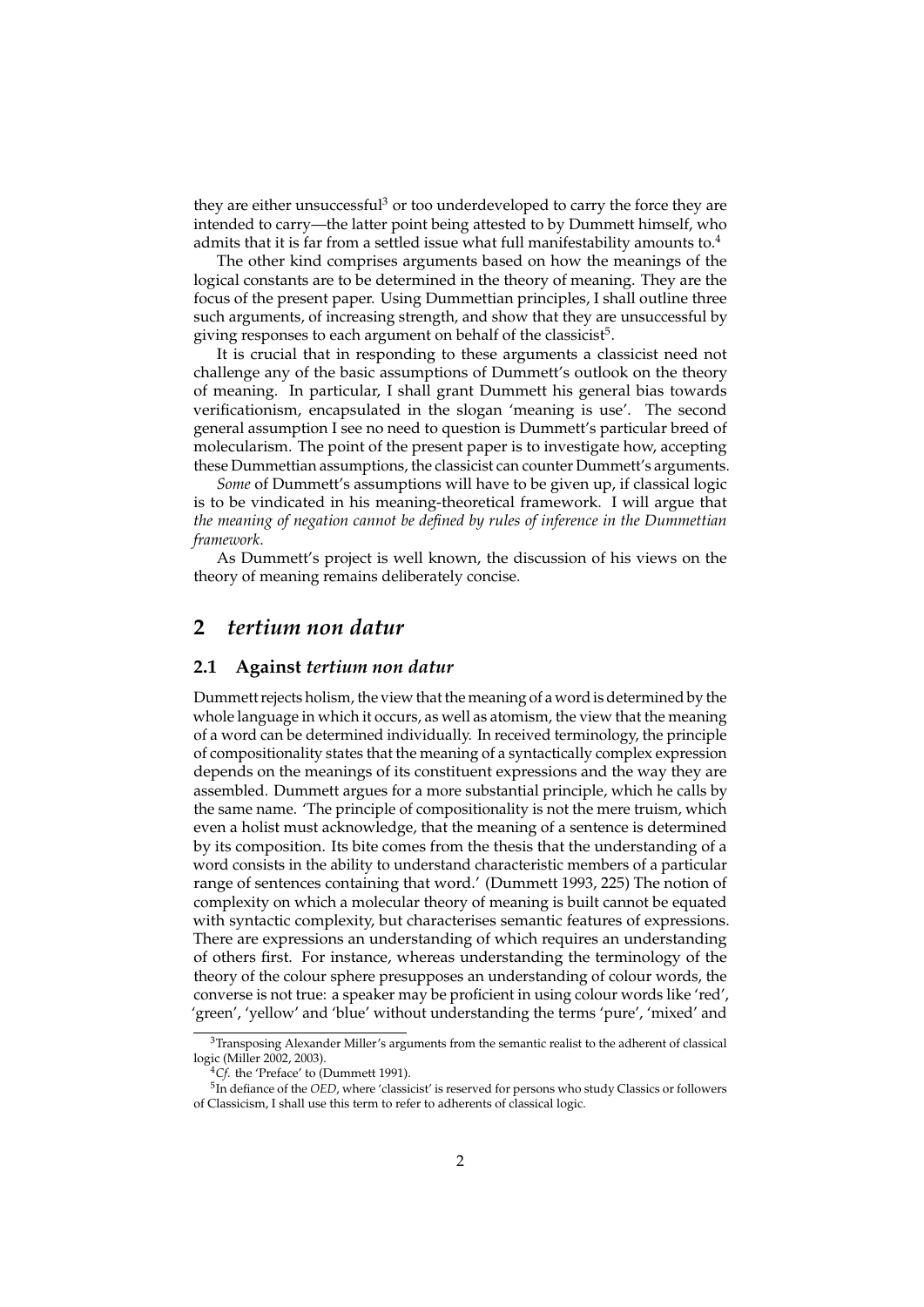'complementary colour' or what is meant by 'saturation', 'hue' and 'brightness'. The latter expressions are semantically more complex than the former. As Dummett puts it, a relation of dependence of meaning holds between them. 'What the principle of compositionality essentially requires is that the relation of dependence between [sets of] expressions and [sets of] sentence-forms be asymmetric.' (Dummett 1993, 223) The qualification 'sets of' is needed because there may be collections of expressions that, although they must form surveyable sets, can only be learned simultaneously; according to Dummett, this is true for simple colour words (*ibid.*). A theory of meaning employs the relation of dependence to impose on the expressions of the language 'a hierarchical structure deviating only slightly from being a partial ordering' (*ibid.*). It thereby exhibits how the language is learnable step by step. In learning a language, a speaker works his way up the hierarchy from semantically less complex to semantically more complex expressions. Mastering a stage in this process is to master everything a speaker needs to know about the meanings of the expressions constituting that stage, and it does not alter the speaker's understanding of the meanings of expressions constituting stages lower in the hierarchy. This is Dummett's molecularism in the theory of meaning. To avoid confusion with received terminology, I shall avoid using 'compositionality' where the semantic notion of complexity is concerned and instead use 'molecularity'.

Applying molecularity to proof-theory and combining it with the verificationism derived from the principle that meaning is use, according to Dummett a proof should never need to appeal to sentences more complex than that which is proved. It should be possible to transform any proof into one which satisfies this requirement. A speaker following a proof should always be able to work his way up from *less* complex assumptions to a *more* complex conclusion, where of course intermediate steps down through less complex sentences are allowed on the way up. Dummett puts forward the *fundamental assumption* of the proof-theoretic justification of deduction: 'if we have a valid argument for a complex statement, we can construct a valid argument for it which finishes with an application of one of the introduction rules governing its principal operator.' (Dummett 1993, 254) Leaving out the technical details, the fundamental assumption ensures that we can always construct proofs in such a way that the sentences occurring in the proof can be ordered by the relation of dependence of meaning, as required by molecularity, in such a way that the conclusion occupies the highest point in the hierarchy.<sup>6</sup>

With this material, Dummett can give a compelling argument against classical logic on meaning-theoretical grounds. I shall follow traditional terminology and call  $A \vee \neg A$  *tertium non datur*, which deviates from Dummett's terminology. A

 $6$ According to Dummett, the fundamental assumption applies not only to arguments which are proofs, but also to the more general case of deductions with undischarged premises, which, as Dummett acknowledges, meets some formidable difficulties (Dummett 1993, Chapter 12). These difficulties are irrelevant to the arguments to be given here, as they only require that the fundamental assumption applies to theorems, in which case it is provable for intuitionist logic and some formulations of classical logic. In another paper I argue that, quite independently of the present considerations, it is best to restrict the fundamental assumption in this way (Kürbis 2012). Strictly speaking, we should also make a distinction between 'argument', 'canonical proof' and 'demonstration', but this introduces a complexity unnecessary in the present context. Arguments may contain 'boundary rules', which are rules allowing the deduction of atomic sentences from other atomic sentences, as well as arbitrary inferences (Dummett 1993, 254ff). Canonical proofs and demonstrations are essentially special cases thereof, formalised in a system of natural deduction satisfying Dummettian criteria.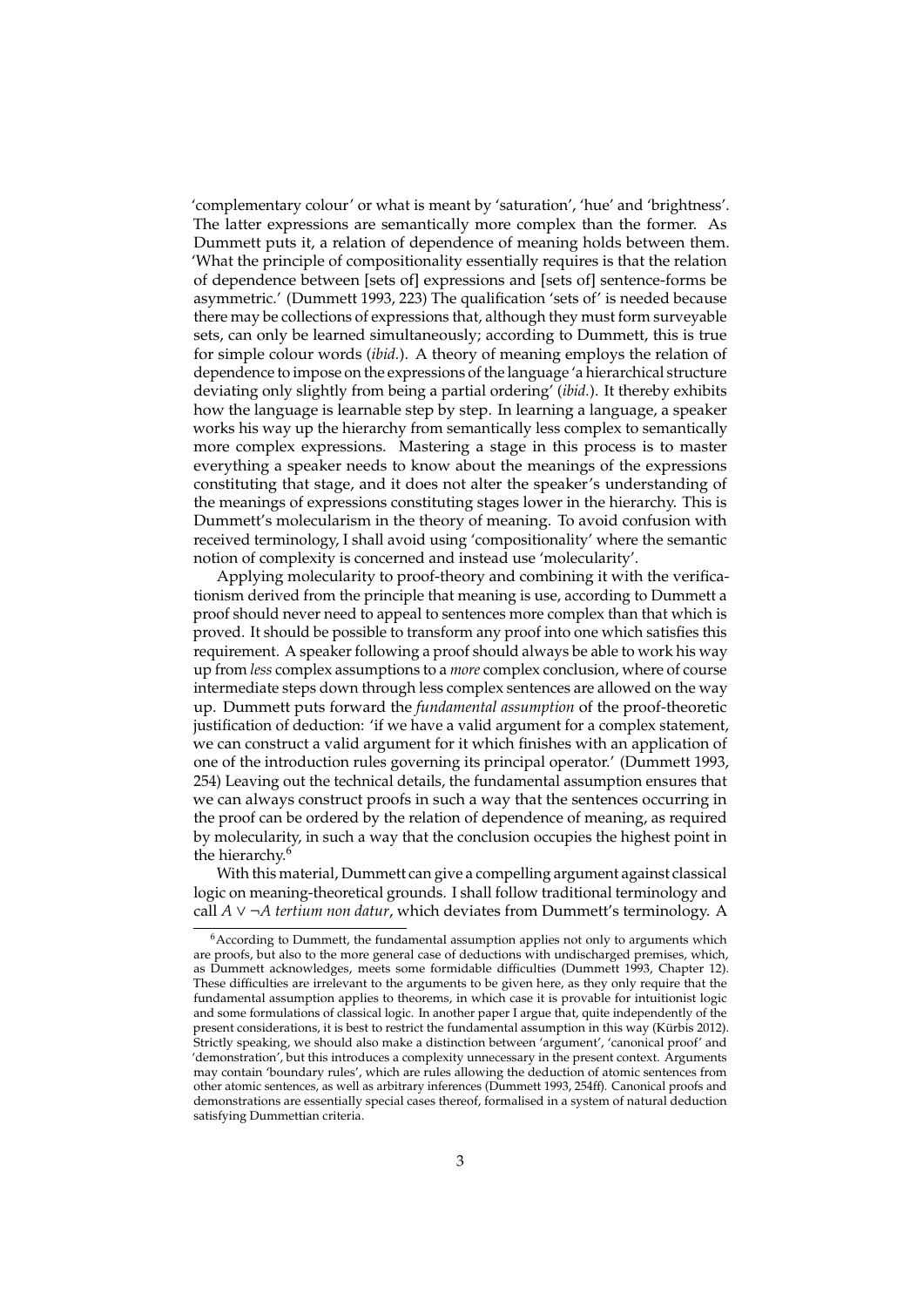proof of *tertium non datur* in the system of classical logic formalised in (Prawitz 1965) proceeds as follows:<sup>7</sup>

$$
\frac{\frac{1}{\Box(A \lor \Box A)}^2 \frac{\frac{1}{A \lor \Box A}}^1}{\frac{1}{\Box(A \lor \Box A)}^2}
$$
\n
$$
\frac{\frac{1}{\Box A}^1}{\frac{1}{A \lor \Box A}^2}
$$

The proof violates molecularity: the *less* complex *A* ∨ ¬*A* is deduced from the *more* complex discharged assumption ¬(*A* ∨ ¬*A*). No proof of *A* ∨ ¬*A* which would satisfy Dummett's criteria can be given. For how should such a proof of *A* ∨ ¬*A* proceed? By molecularity and the fundamental assumption, *A* ∨ ¬*A* would have to be derived from *A* or from ¬*A*. Whichever it is, it must come from assumptions that are discharged in the process of the argument. It cannot be *A*, for this may be an atomic sentence and no atomic sentence follows from no premises at all.<sup>8</sup> It cannot be ¬*A* either, for, if *A* is atomic, neither does ¬*A* follow from no premises at all.<sup>9</sup> Hence it is not possible to meet Dummett's criteria on molecular theories of meaning *and* accept  $A \vee \neg A$  as a theorem.<sup>10</sup>

This argument against classical negation is remarkable. The main assumption it is based on is that a theory of meaning should be molecular, which is a very plausible assumption. It is not an argument that Dummett gives himself, but, being based purely upon Dummettian considerations, it is one that he could give, in particular as he thinks that double negation elimination or an equivalent classical negation rule like *consequentia mirabilis*, from  $\Gamma$ ,  $\neg A \vdash \bot$  to infer  $\Gamma \vdash A$ , violate constraints on molecularity. It is an argument that is very strong indeed.<sup>11</sup>

### **2.2 A classicist response**

The appeal to molecularity in the argument against *tertium non datur* assumes that *A* ∨ ¬*A* and ¬(*A* ∨ ¬*A*) are of different semantic complexity. It is a fair question to ask—whether one is a classicist or not—what it is that a speaker needs to understand in order to understand ¬(*A* ∨ ¬*A*) that she does not need to understand in order to understand  $A \vee \neg A$ . On the face of it, there is nothing

<sup>&</sup>lt;sup>7</sup>I'll discuss various ways of formalising classical logic in Prawitz' system in due course and show what is wrong with them on the Dummettian plan. We can exclude ways of formalising logics that Dummett excludes, such as multiple conclusion logics.

<sup>8</sup> If *A* is not something like *verum*, but it is clear enough how the point is to be taken.

<sup>9</sup> If *A* is not something like *falsum*, *cf.* the previous footnote.

<sup>&</sup>lt;sup>10</sup>For *special* areas of enquiry one may be able to show that either *A* or  $\neg A$ , as is the case in intuitionist arithmetic for atomic *A*. However, this is not a question of *logic*: it makes assumptions concerning the subject matter of the atomic sentences, and logic makes no such assumptions.

 $11$ It rules out even logics in which negation is conservative over the positive fragment, such as the relevant logic **R**. According to Belnap, responding to (Prior 1961), conservativeness is a requirement for the *existence* of a constant (Belnap 1962, 133f). This is not sufficient to ensure that the constant is a respectable one on Dummett's account, as other meaning-theoretical constraints have to be satisfied, too. Hence someone following Peter Milne's suggestion of viewing *consequentia mirabilis* as an introduction rule for *A* still needs to answer Dummett's molecularity constraint, as Milne himself notes (Milne 1994, 58f). The present paper can be seen as providing Milne with a solution to this problem.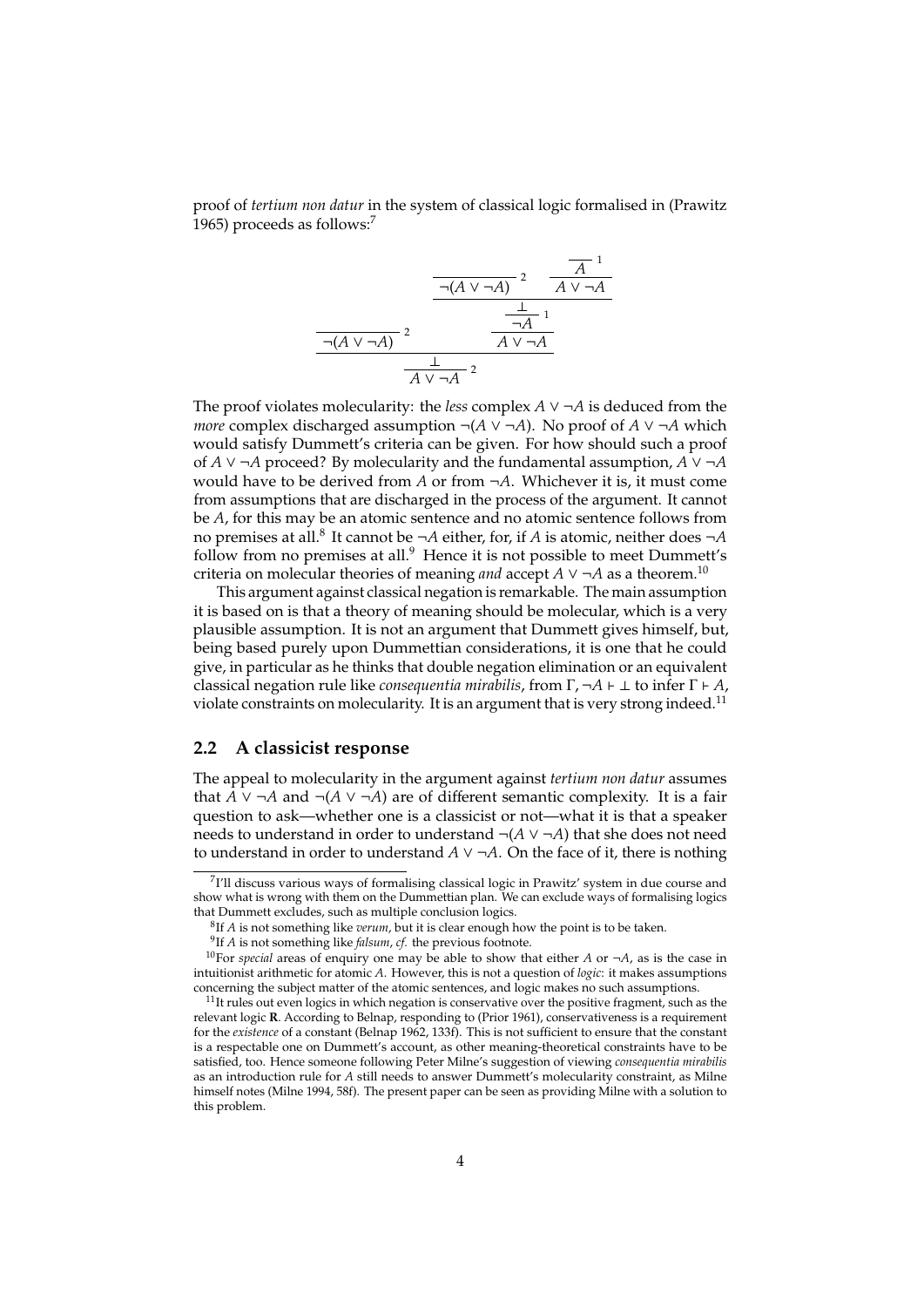in one that is not in the other. To understand *A* ∨ ¬*A* and ¬(*A* ∨ ¬*A*), one needs to understand ¬, ∨ and that *A* stands for a sentence. Dummett introduces two notions of complexity: syntactic complexity, related to what is normally called the principle of compositionality, and semantic complexity, his notion of molecularity. The two notions do not coincide. For the argument against *tertium non datur* to go through, it has to be assumed that the fact that  $\neg(A \lor \neg A)$ contains *A* ∨ ¬*A* as a proper subformula, and is therefore syntactically more complex, carries over to their respective semantic complexities. I shall argue that this assumption is unmotivated.

Consider what Dummett says is involved in understanding 'or'. 'On a compositional [i.e. molecular] meaning-theory, to know the meaning of 'or', for example, is to be able to derive, from the meanings of any sentences *A* and *B*, the meaning of  $\lceil A \rceil$  or  $B\lceil$ ...] To understand  $\lceil A \rceil$  or  $B\lceil$ , therefore, you must (i) observe the composition of the sentence, (ii) know what 'or' means, (iii) know what *A* and *B* mean.' (Dummett 1993, 222) Decompositing clauses (ii) and (iii) in the cases of *A* ∨  $\neg$ *A* and  $\neg$ (*A* ∨  $\neg$ *A*) end in the same final components: in each case you need to know what ∨, ¬ and *A* mean.

Arguably, clause (i) does not impart semantic complexity either. I cannot just observe the composition of a sentence in the abstract, as it were: understanding the composition is essentially tied to an understanding of the parts and how they are pieced together. To understand ∨, I need to understand that it takes two sentences and forms a sentence out of them. I also need to understand the principles of inference governing it. As there are two introduction rules for ∨, my understanding guarantees that I understand that the order of the sub-sentences plays a role in the composition, even though the two options are logically equivalent. As another example, take ⊃: understanding this connective involves understanding that it forms a sentence out of two sentences and the rules of inference governing it. The latter guarantee that my understanding also involves an understanding that the meaning of the resulting sentence is different depending on which sentence I put to the left and which one to the right of ⊃. How to compose sentences with these constants is an essential part of understanding them. It comes together with an understanding of what ∨ or ⊃ mean that they put together sentences in a certain way, which results in the sentences having a certain composition.

In addition, the meanings of the logical constants are given in a completely general way. Concerning the understanding of logical constants, Dummett writes that 'the understanding of a logical constant *consists* in the ability to understand any sentence of which it is the principal operator: the understanding of a sentence in which it occurs otherwise than as the principal operator *depends on*, but does not go to constitute, an understanding of the constant.' (Dummett 1993, 224) The rules governing it tell us how to proceed when the constant applies to any sentences whatsoever. If I understand an operator and can apply it in one case (e.g.  $\neg A$ ), I can also be expected to be able to apply it in any other case (e.g. ¬(*A* ∨ ¬*A*)), given I understand the rest of the context, which *ex hypothesi* is so in the case of *tertium non datur*, as ∨ is understood. Of course we need to observe how the components are pieced together. But in piecing them together in one way or other, no new conceptual resources are required.

Following this line of reasoning, the classicist can point out that in fact the proof of *tertium non datur* does not violate molecularity. The difference in the syntactic complexity between  $A \vee \neg A$  and  $\neg (A \vee \neg A)$  does not carry over to the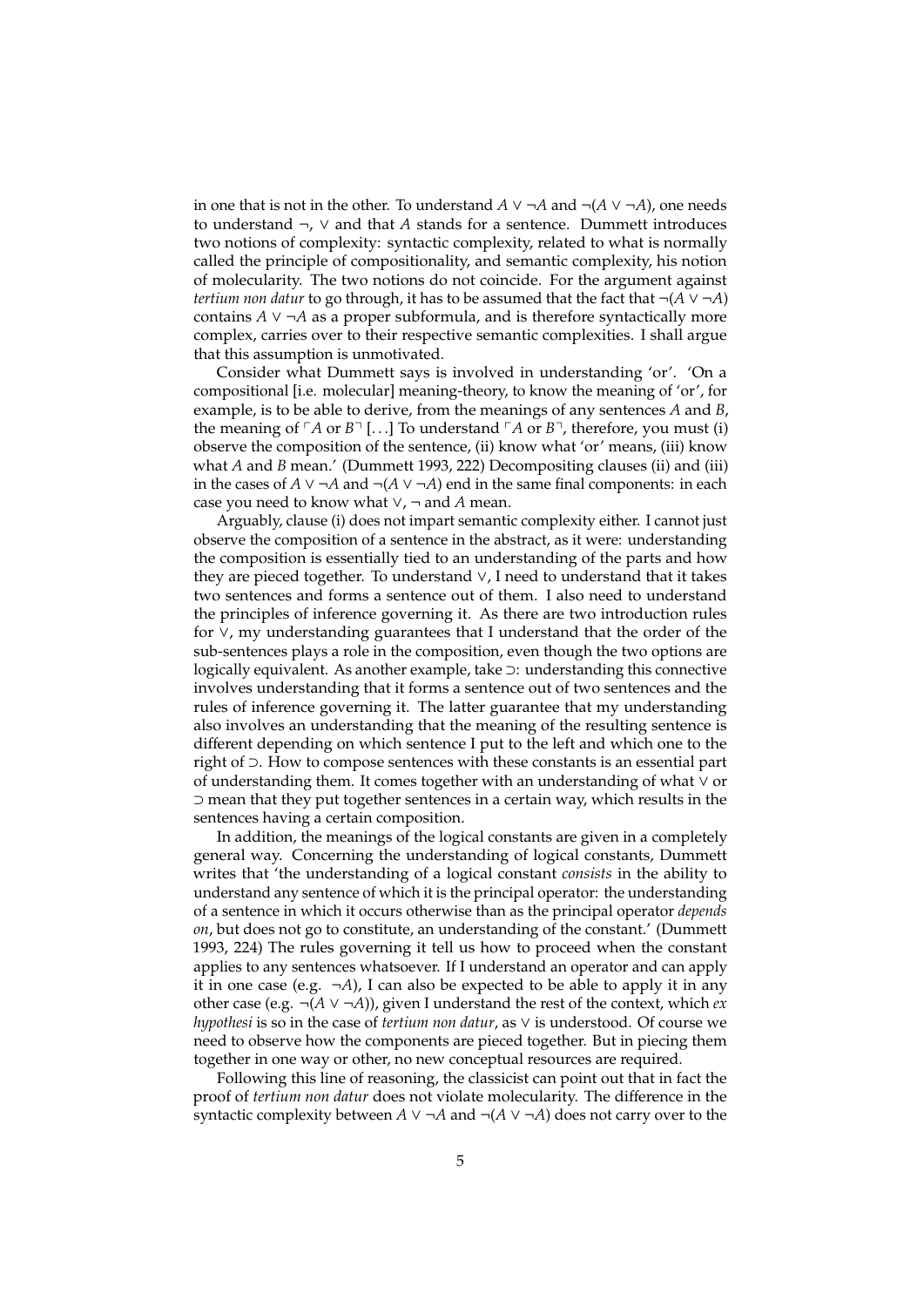semantic level. Exactly the same conceptual resources are needed to understand either of them.

Thus the classicist has a straightforward response to the Dummettian argument against *tertium non datur*. It proceeds entirely on Dummettian grounds, appealing only to principles that Dummett himself puts forward. It has the further implication of revealing the fundamental assumption to be an excessive requirement, if, as Dummett demands, it is applied strictly to the main operator of a theorem.

The phenomenon that syntactic complexity doesn't carry over to semantic complexity is more widespread than just the logical constants. Consider 'Fred paints the wall in complementary colours'. This is syntactically less complex than 'Fred paints the wall in red and green, or blue and orange, or purple and yellow'. However, it is semantically more complex, as I cannot understand the concept 'complementary colour' without understanding simple colour words. Similarly, Dummett suggests that 'child', 'boy' and 'girl' are expressions that occupy the same point in the partial ordering that dependence of meaning imposes on the expressions of the language. They can only be learnt together, where some logical relations between them need to be recognised as well (Dummett 1993, 267). If this is so, then, even though it is syntactically more complex, 'Hilary is a boy or a girl' is semantically as complex as 'Hilary is a child'.

### **2.3 Conclusion**

Although unsuccessful, the Dummettian argument against *tertium non datur* is significant as it is an attempt to formulate an argument against classical logic purely on the basis of very general considerations about the form a theory of meaning has to take. It relies on the assumption that the difference in the syntactic complexity between  $A \vee \neg A$  and  $\neg (A \vee \neg A)$  carries over to the semantic level. The classicist can respond by denying that this is so.

The classicist response is not based on any specifically classical principles. In particular, it makes no reference to the fact that classical logic does not need ∨ as a primitive, which the Dummettian can counter by arguing that as ordinary language has an undefined 'or', logic should have ∨ undefined, too. The core and motivation of the classicist response can be accepted by philosophers of any logical bias. The argument against *tertium non datur* aims to establish that something is wrong with classical logic, if the framework of a Dummettian theory of meaning is assumed. The classicist response does not proceed by establishing that something is wrong with Dummett's favourite, intuitionist logic, but only that the argument fails to show that something is wrong with classical logic: we have not been given good reasons to believe that classical logic does not fit into the Dummettian framework.

Philosophy being what it is, straightforward arguments and simple responses won't settle the issue. In the next section, I shall give a second Dummettian argument against classical negation that aims to establish that negation in general does add to the semantic complexity of sentences, and I shall provide a corresponding classicist response.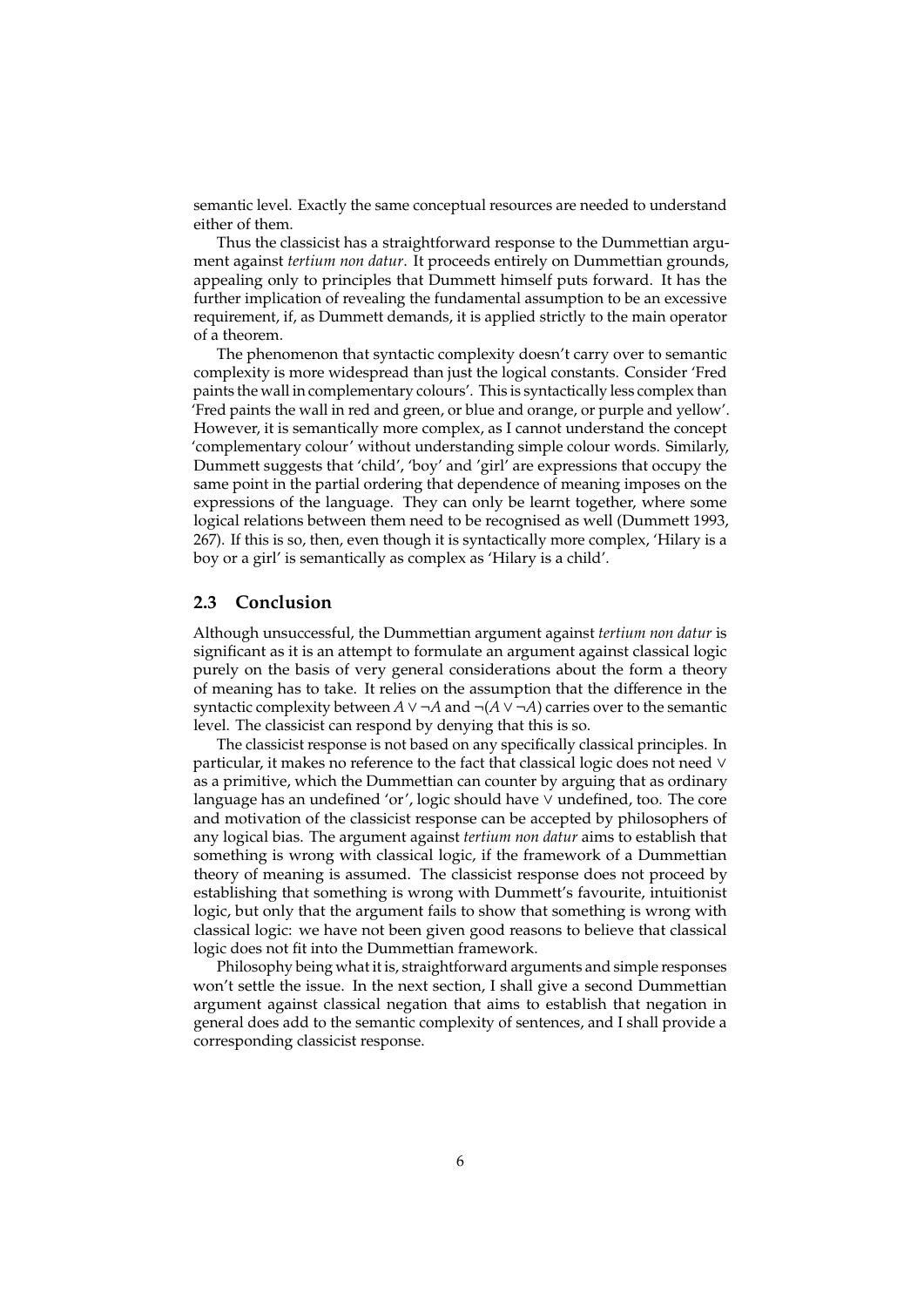## **3 Classical negation rules**

### **3.1 Against rules yielding classical negation**

The Dummettian argument against *tertium non datur* focussed on a specific application of classical negation rules. The classicist response counters that this application cannot be objectionable on Dummettian grounds. The Dummettian should now focus more generally on the effect of rules that, when added to intuitionist logic, yield classical logic.

To illustrate the line of argument, assume classical logic is formalised by adding double negation elimination to intuitionist logic with the following rules for negation introduction and elimination and *ex falso quodlibet*:

$$
\begin{array}{ccc}\n\overline{A} & i \\
\overline{E} & & \overline{\phantom{A}A} & \\
\frac{\bot}{\phantom{A}A} & i & & \overline{B}\n\end{array}
$$

I'll discuss other ways of extending intuitionist to classical logic in due course.

To establish that these rules violate general constraints imposed on the theory of meaning, the Dummettian needs to point out that there are sentences *B* not containing negation which can be established as true *only* by using double negation elimination, such as Pierce's Law ((*A* ⊃ *B*) ⊃ *A*) ⊃ *A*. Then the inference of *B* from ¬¬*B* would, on Dummettian principles, be constitutive of the meaning of *B*, because it licenses uses of *B* that are not possible independently of this move. Hence the meaning of *B* would depend on the meaning of ¬¬*B*. But there is a component in  $\neg$ *-B* the meaning of which has to be acquired independently of *B*, i.e. negation. To acquire an understanding of the meaning of negation, a speaker needs to acquire an understanding of the rules of inference for negation, which he doesn't have to know in order to know *B*. This is a case where syntactic and semantic complexity go hand in hand. For the Dummettian, ¬¬*B* counts not only as syntactically more complex than *B*, but also as more complex in the semantic sense. Thus by molecularity, the meaning of  $\neg\neg B$  is dependent on the meaning of *B* and negation. This is a circular dependence of meaning: a speaker who wishes to command an understanding of *B* would first have to command an understanding of  $\neg\neg B$ , which, however, cannot be achieved independently of mastery of the meaning of *B*. A speaker could not break into the circle and learn the meaning of *B*. *B* could have no place in the partial ordering that the relation of dependence of meaning imposes on the language. Hence *B* cannot have a stable meaning at all. It follows that double negation elimination should be rejected, as it is incompatible with Dummett's molecularism and his interpretation of the principle that meaning is use.<sup>12</sup>

 $12$ It is worth reflecting whether there are examples of non-logical sentences not containing negation that can only be verified by double negation elimination, if classical logic is used, i.e. whether the non-conservativeness of classical negation over the positive fragment of intuitionist logic applies also to non-logical sentences. Maybe the following is an example. Consider an embryo. Let's call it Hilary. An intuitionist would resist the temptation of asserting that Hilary is either a boy or a girl, as neither disjunct can yet be verified. But consider 'Hilary is neither a boy nor a girl'. Intuitionistically, this is equivalent to 'Hilary is not a boy and not a girl'. But an intuitionist might accept that if a child is not a boy, then it is a girl: arguably, verifying that a child is not a boy just is or must proceed via verifying that it is a girl. Hence if Hilary is neither a boy nor a girl, Hilary is a girl and not a girl, which is impossible. Hence, the intuitionist can conclude that it is not the case that Hilary is neither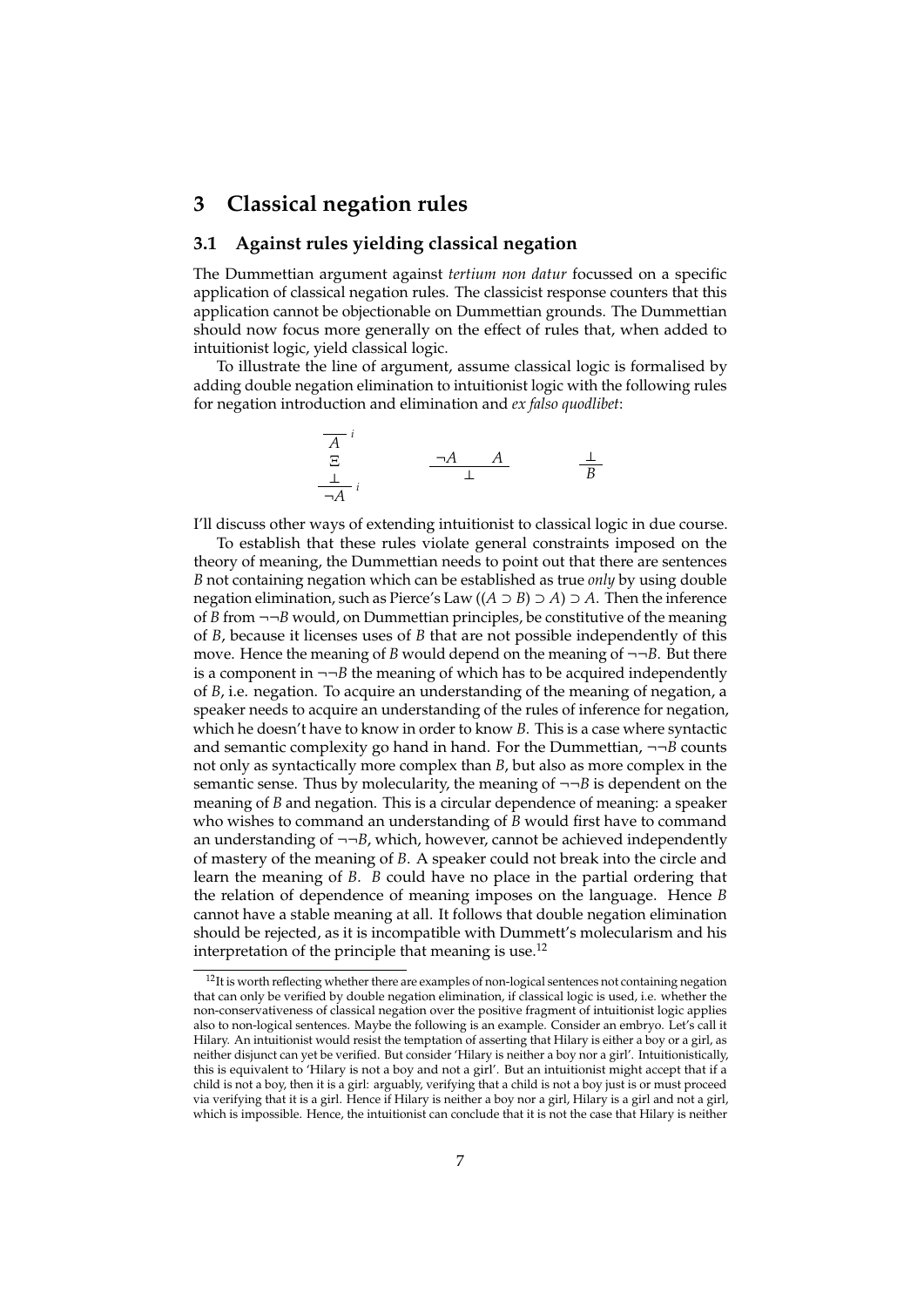In deriving a problematic sentence *A* of the kind we are interested in, double negation elimination need not be applied in the final step, so that the whole sentence to be derived is its conclusion. It may instead be applied to deduce a proper subsentence *B* of *A*. There will then still be a sentence that, in the process of the deduction, can only be derived by deriving its double negation first. What affects the part affects the whole: *A* cannot have a stable meaning if its subsentence *B* does not have one. Moreover, such a proof of *A* can always be transformed into one in which double negation elimination is the final step, and, for reasons to be explained later in this section, they both have to count equally as canonical verifications, and the problem that affects the one affects the other.

It is clear that what applies to double negation elimination equally applies to other rules for classical negation. The observation at the basis of the argument against double negation elimination—that there are sentences *B* not containing negation that can only be verified by applying double negation elimination generalises. As classical negation is not conservative over the positive fragment of intuitionist logic, any rules for classical negation will enable us to derive sentences not containing negation using sentences containing negation. The Dummettian observes that, if classical negation rules are employed, there are sentences *A* not containing negation that can only be verified by a process that at some point appeals to the negation  $\neg B$  of a subsentence *B* of *A* (not necessarily a proper subsentence). To understand  $\neg B$  a speaker needs to understand something he does not need to understand in order to understand *B*: negation. Classical negation rules affect the use of *B*, as they affect the conditions under which it is assertible, and thus its meaning. This, once more, produces a circular dependence of meaning, just as in the case of double negation elimination.

There are other ways of extending intuitionist logic to classical logic than adding double negation elimination. We could add rules for implication, such as Pierce's Rule:

$$
\overline{A \supset B}^{i}
$$

$$
\Pi
$$

$$
\frac{A}{A}^{i}
$$

This rule violates molecularity. If *A* can only be verified by appeal to this rule, then the application of the rule would be constitutive of its meaning. But  $A \supset B$ occurs in an undischarged assumption, so a speaker applying the rule needs to understand that sentence in order to be able to do so. However, the meaning of *A* ⊃ *B* depends on the meaning of *A*. Again, there is a circular dependence of meaning between *A* and  $A \supset B$ .

If negation is defined in terms of ⊥ and ⊃, Peirce's Rule generalises a classical negation rule:

$$
\overline{\mathcal{A}}^i
$$
  
\n
$$
\Pi
$$
  
\n
$$
\frac{A}{A}i
$$

a boy or a girl. The classicist would proceed to apply double negation elimination to conclude that Hilary is either a boy or a girl, even though there is no direct verification of the sentence. If this is plausible, then 'Hilary is either a boy or a girl' is an example of a sentence which, if classical logic is used, can only be verified by verifying its double negation first.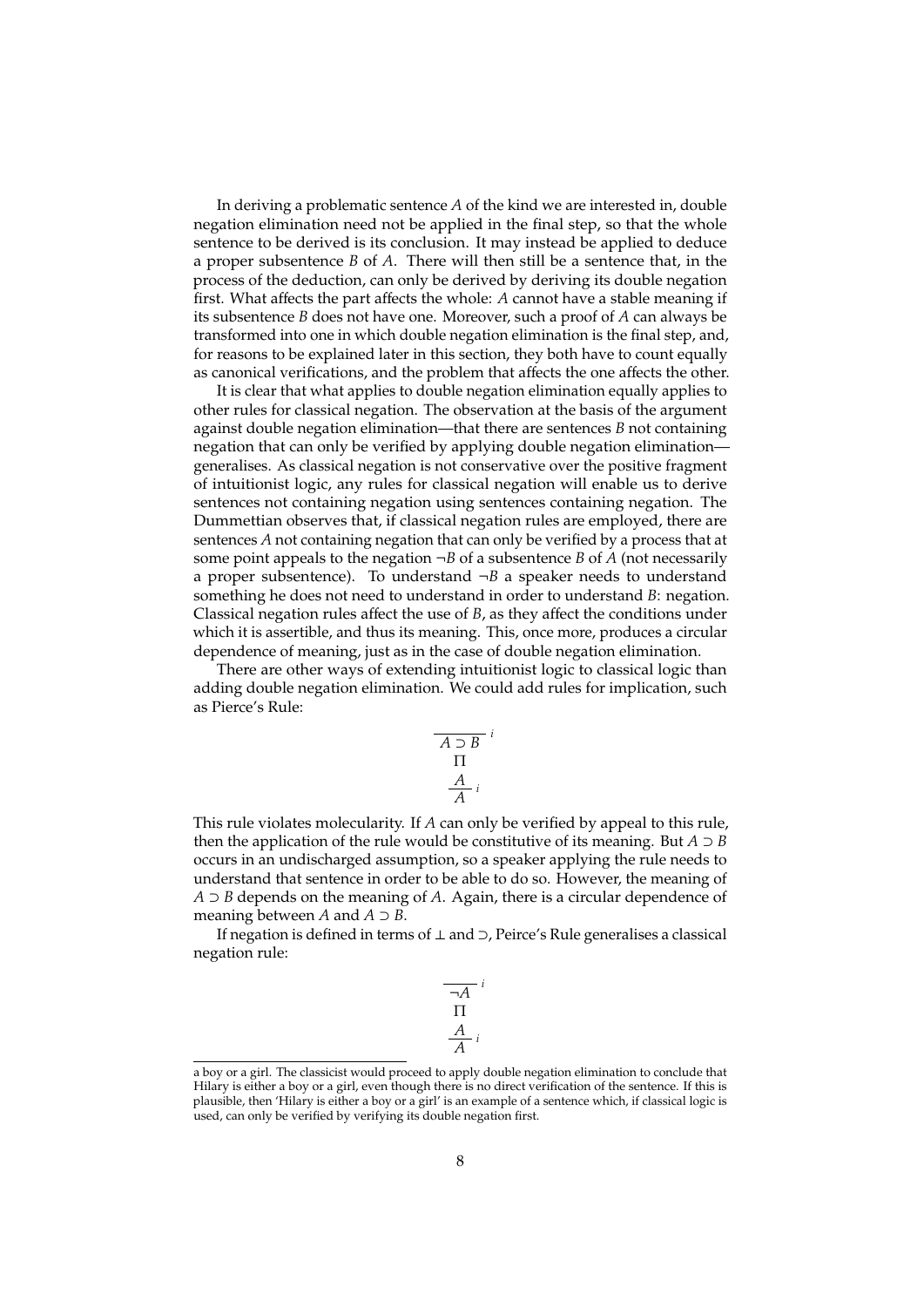Even keeping  $\neg$  primitive, the special case is no improvement on the general case: if *A* can only be verified by appeal to that rule, then the meaning of *A* is dependent on the meaning of  $\neg A$ , which appears in an undischarged premise, and conversely, ¬*A* is dependent on the meaning of *A*. Again there is a circular dependence of meaning. The same counts for *consequentia mirabilis*:

$$
\overline{\mathcal{A}}^{i}
$$

$$
\Pi
$$

$$
\frac{\perp}{A}i
$$

Another strategy is to add dilemma:

$$
\begin{array}{c|cc}\n\hline\n\overline{A} & & \overline{\neg A} & i \\
\hline\n\Pi & & \Sigma \\
B & & B & i \\
\hline\n\end{array}
$$

Here the situation is slightly more complicated, but essentially the same. Any deduction that ends with an application of dilemma can be transformed into one that appeals to ¬*B*:

$$
\frac{\frac{\overline{A}}{\overline{A}}^1}{\frac{\overline{B}^2}{\frac{\underline{A}}{\overline{A}}^1}}
$$
\n
$$
\frac{\frac{\bot}{\overline{A}}^1}{\overline{B}^2}
$$
\n
$$
\frac{\overline{B}}{\overline{B}}^2
$$

The case we are interested in is where the final application of dilemma was part of a canonical verification of *B*. The transformed deduction contains a formula, ¬*B*, that the original one did not contain, and it contains additional applications of negation introduction and elimination. However, both deductions employ exactly the same conceptual resources. To follow the original proof, the speaker needs to understand negation. So he understands ¬*B*, as the understanding of negation, being a logical constant, is general. For the same reason, the additional applications of rules for negation only draw on resources the speaker who can follow the original deduction already needs to command. The transformed deduction may contain a maximal formula, if ¬*A* is the major premise of negation elimination in  $\Sigma$ . It can be removed: the conclusion of the rule will be  $\bot$ , and we can move the deduction leading to the minor premise on top of *A* in Π. If there is no such deduction, the case is trivial. The resulting deduction is still a deduction of *B* via ¬*B*. Thus there is no reason not to count the transformed deduction also as a canonical verification of *B*. Dummett does not require that every sentence has at most one canonical verification. Quite to the contrary. Understanding a sentence involves a grasp of the wealth of conditions under which it counts as conclusively verified. Each derivation must count as equally constitutive of the meaning of *B*, and once more we have a circular dependence of meaning, where *B* depends on ¬*B*, but ¬*B* depends on *B*.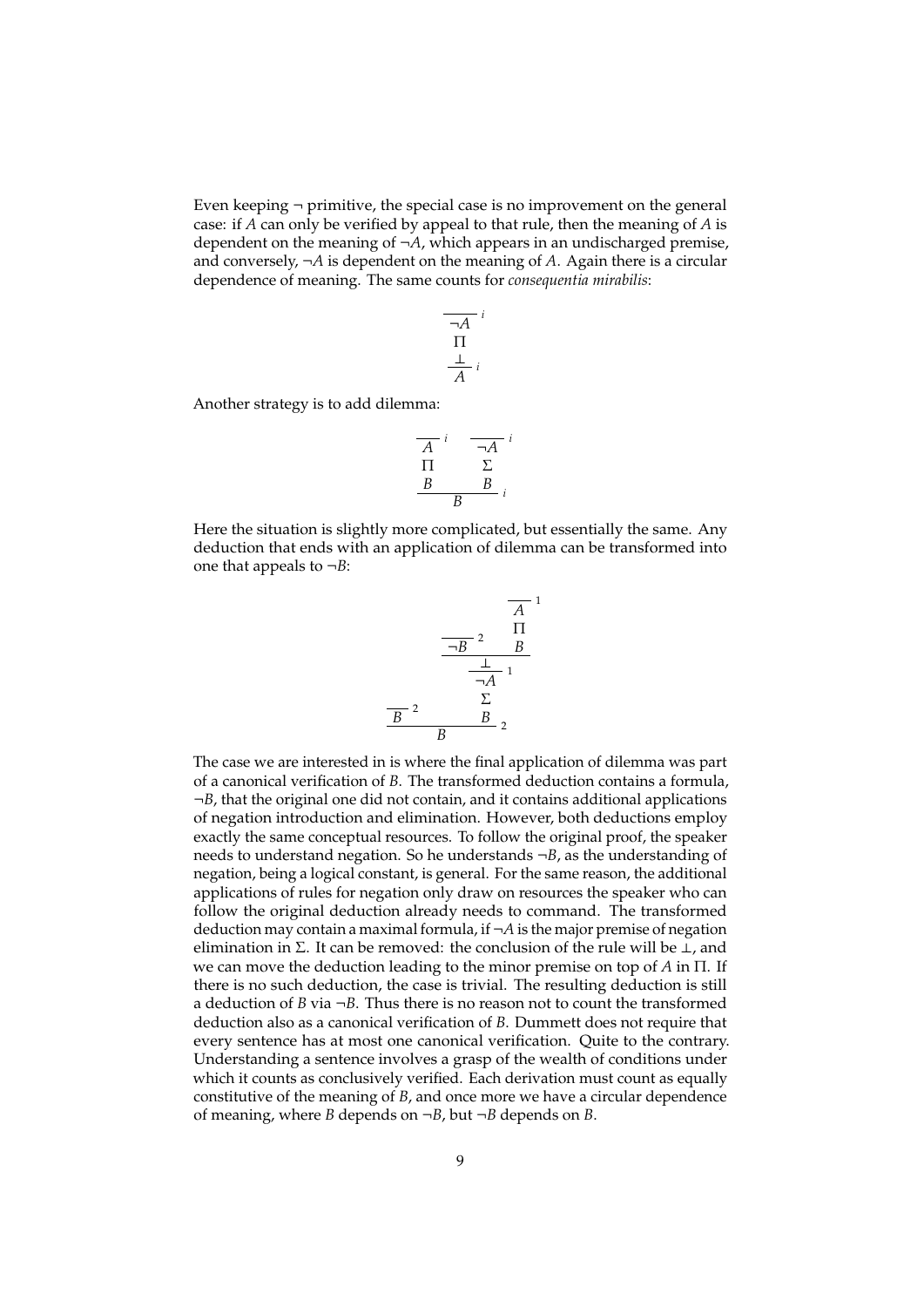We can generalise dilemma with the following rule:<sup>13</sup>

$$
\begin{array}{c|cc}\nA \supset B & B \supset C \\
\Pi & \Sigma \\
D & D \\
\end{array}
$$

*i*

A deduction that ends in an application of this rule can be transformed into one in which *D* is a subformula of a discharged assumption:

$$
\frac{\frac{\overline{B}^1}{A \supset B}}{\frac{D \supset C^2}{B \supset C^1}} \frac{\frac{\overline{B}^1}{\prod_{n=1}^{N} B_n}}{\frac{C}{B \supset C^1}} \frac{\frac{C}{B \supset C^1}}{\frac{\sum_{n=1}^{N} D_n}{D}} \frac{\frac{C}{B \supset C^1}}{\frac{D}{D}} \frac{\frac{C}{B \supset C^1}}{\frac{C}{B \supset C^1}} \frac{\frac{C}{B \supset C^1}}{\frac{C}{B \supset C^1}} \frac{\frac{C}{B \supset C^1}}{\frac{C}{B \supset C^1}} \frac{\frac{C}{B \supset C^1}}{\frac{C}{B \supset C^1}} \frac{\frac{C}{B \supset C^1}}{\frac{C}{B \supset C^1}} \frac{\frac{C}{B \supset C^1}}{\frac{C}{B \supset C^1}} \frac{\frac{C}{B \supset C^1}}{\frac{C}{B \supset C^1}} \frac{\frac{C}{B \supset C^1}}{\frac{C}{B \supset C^1}} \frac{\frac{C}{B \supset C^1}}{\frac{C}{B \supset C^1}} \frac{\frac{C}{B \supset C^1}}{\frac{C}{B \supset C^1}} \frac{\frac{C}{B \supset C^1}}{\frac{C}{B \supset C^1}} \frac{\frac{C}{B \supset C^1}}{\frac{C}{B \supset C^1}} \frac{\frac{C}{B \supset C^1}}{\frac{C}{B \supset C^1}} \frac{\frac{C}{B \supset C^1}}{\frac{C}{B \supset C^1}} \frac{\frac{C}{B \supset C^1}}{\frac{C}{B \supset C^1}} \frac{\frac{C}{B \supset C^1}}{\frac{C}{B \supset C^1}} \frac{\frac{C}{B \supset C^1}}{\frac{C}{B \supset C^1}} \frac{\frac{C}{B \supset C^1}}{\frac{C}{B \supset C^1}} \frac{\frac{C}{B \supset C^1}}{\frac{C}{B \supset C^1}} \frac{\frac{C}{B \supset C^1}}{\frac{C}{B \supset C^1}} \frac{\frac{C}{B \supset C^1}}{\frac{C}{B \supset C^1}} \frac{\frac{C}{B \supset C^1}}{\frac{C}{B \supset C^1}} \frac{\frac{C}{B \supset C^
$$

Instead of  $\top$ , we could use an arbitrary, but suitably chosen tautology, say *D* ⊃ *D*. We could, indeed, also replace  $\top$  with other suitably chosen sentences, in particular sentences *E* such that the meanings of sentences occurring in the original deduction depend on the meaning of *E* in the partial ordering that dependence of meaning imposes on the sentences of a language in a molecular theory of meaning. As in the case of dilemma, the transformed deduction uses exactly the same conceptual resources as the original deduction. Maximal formulas arising from the transformation can be removed. If the former was a canonical deduction of *D*, so is the latter. We get a circular dependence of meaning: *D* depends on *C* ⊃ *D*, which in turn depends on *D*, violating molecularity.

Adding corresponding axioms instead of rules cannot make a difference to the situation, as they are equivalent. Besides, axioms, according to Dummett, count as introduction rules. They introduce grounds for asserting sentences that are not matched by the consequences of asserting them, as laid down by the elimination rules for the main connective of the axiom. Axioms, then, immediately violate Dummett's verificationism.

In this section, I have only discussed specific cases of rules. It would be desirable to establish a general result to the effect that any rules that yield classical logic, when added to intuitionist logic, violate molecularity. The cases discussed are, however, the most prominent ones and are sufficiently varied to shift the burden of proof. Once more, we can describe Dummett as formulating a challenge: find rules that yield classical negation that won't violate general constraints on the theory of meaning. For the present purposes, we can leave matters here. I shall go on to discuss a classicist response to the concerns of the present section that will exonerate the classicist from answering this renewed challenge.

<sup>&</sup>lt;sup>13</sup>We get dilemma by replacing *A* with ⊤ and *C* with ⊥. Deleting *A* ⊃ gives yet another rule that yields classical negation. It is unacceptable to the Dummettian for similar reasons as the general version.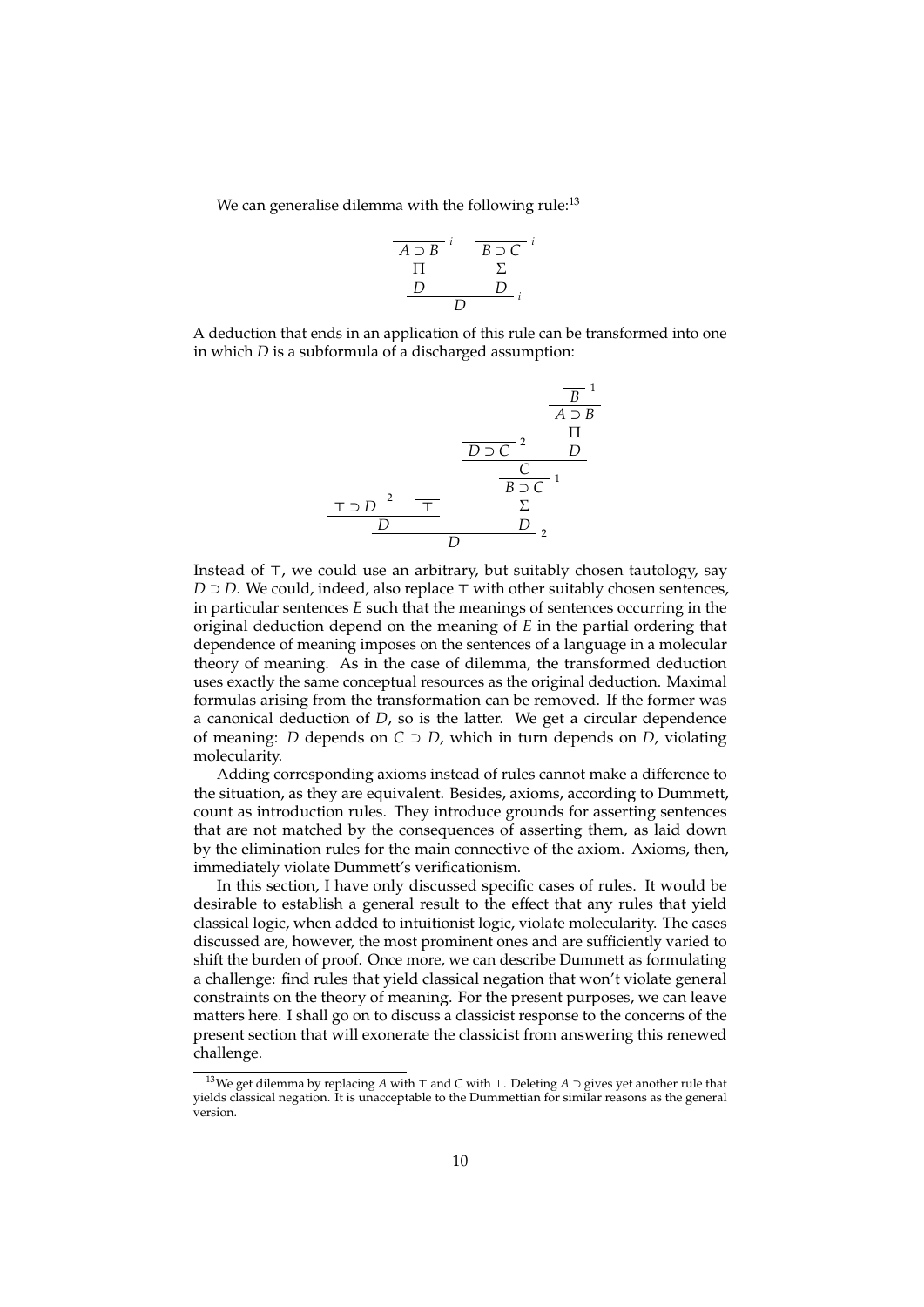To finish, here is a conjecture for a formal result that I leave for another occasion: A deduction Π ending with an application of a rule that yields classical logic can be transformed into a deduction  $\Pi'$  of the same conclusion with the following properties: a)  $\Pi'$  finishes with an application of the same rule as  $\Pi$ ; b) the conclusion of  $\Pi'$  occurs as a proper subformula of a discharged premise; c) only rules applied in  $\Pi$  are applied in  $\Pi'$ ; d) formulas in  $\Pi'$  not occurring in  $\Pi$  are composed of subformulas of formulas occuring in  $\Pi$ . The idea is the following. For introduction and elimination rule to be in harmony, they need to fulfil certain constraints. The resulting logic is intuitionist. To extend it to classical logic, rules need to be added that discharge assumptions containing logical constants, an option Dummett excludes (Dummett 1993, 297). Given further constraints on such rules, a general procedure can be specified that transforms deductions in the desired way. Thus any such rule violates molecularity.

### **3.2 Another classicist response**

To counter the argument against rules yielding classical logic, it suffices to argue that classical negation rules do not, in fact, violate molecularity. What is needed is a further assumption, one that is very plausible from the classical perspective, but not inherently classicist: although ¬*A* is *syntactically* more complex than *A*, this does not carry over to the crucial *semantic* notion of complexity at the foundation of Dummett's molecularism.

Peter Geach has proposed a view on negation which has the desired consequences. Geach holds that an understanding of negation and an understanding of affirmation $14$  cannot be separated from each other. A speaker cannot understand *Fa* without understanding ¬*Fa* and conversely: 'they go inseparately together—*eadem est scientia oppositorum*.' (Geach 1972, 79) Following Geach, I shall use 'predicate' to mean not a predicate letter, but a meaningful expression of a language, or alternatively 'concept'. Someone understanding a predicate needs to be able to distinguish between things to which it applies and things to which it does not apply. Understanding a predicate enables a speaker to draw this distinction. Thus understanding a predicate endows a speaker with a grasp of affirmation as well as negation. Consequently, 'the understanding of "not male" is no more complex than that of "male".' (*ibid.*) To grasp a concept is inseparable from grasping its negation, as 'knowing what *is* red and what *is not* are inseparable.' (Geach 1971, 25) A speaker cannot acquire a grasp of one without acquiring a grasp of the other: they are learnt together. Hence, according to Geach, a sentence and its negation are of the same semantic complexity.<sup>15</sup>

Geach's view on affirmation and negation is comparable to Dummett's view

<sup>&</sup>lt;sup>14</sup> Affirmation is not to be confused with assertion, which is a speech act. Historically, 'position' has also been used to denote the opposite of negation.

<sup>15</sup>Although Geach puts his point in terms of predicate negation, it carries over to sentential negation and was certainly intended to do so. This is particularly clear in the present context, as Dummett and, according to his interpretation, Frege would call ¬*F*ξ the negation of the predicate *F*ξ only in a derivative way. Strictly speaking, there is no predicate negation, according to Frege/Dummett. Negation is a function, and functions always have objects as values, whereas predicate negation would take functions as values (Dummett 1981, 40ff). ¬*F*ξ is not constructed from *F*ξ by applying negation, but in the same way as every predicate: from a sentence by omitting some occurrences of a name: from the sentence *Fa* we omit the name *a* to get the predicate *F*ξ, we apply negation to the sentence *Fa* to get ¬*Fa* and drop *a* from it to get the predicate ¬*F*ξ. In the final analysis, any talk of predicate negation is explicable in terms of sentential negation.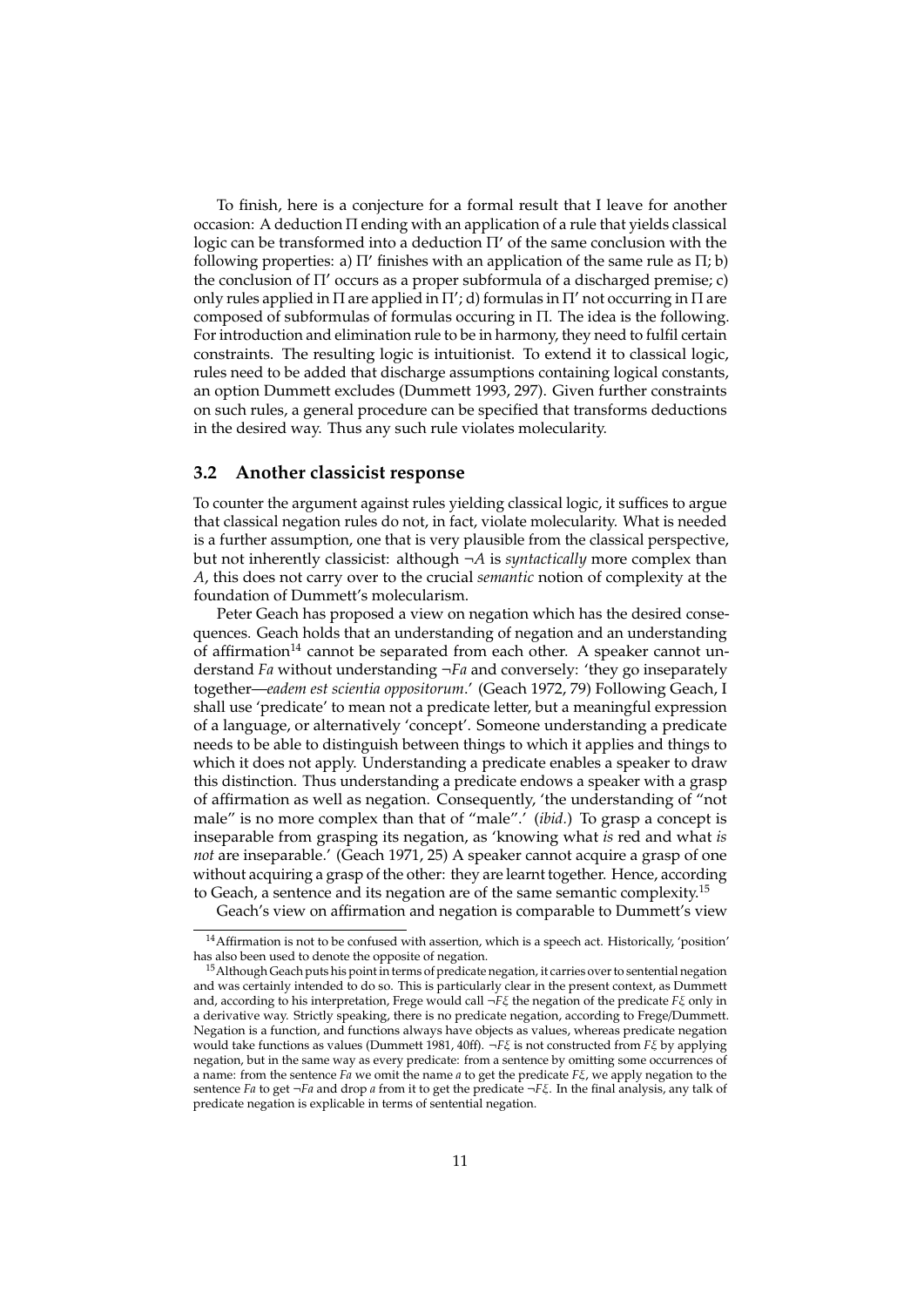on simple colour words. According to Dummett, in order to understand the meaning of 'red', e.g., I also need to understand other simple colour words, like 'brown', 'green' and 'yellow'. Geach makes the analogous point about a predicate and its negation: to understand 'red' requires understanding of 'not-red' and vice versa. Combining Dummett's and Geach's points, to understand what it means that something is red or green or blue etc., I also need to understand that what is green is not red etc. Saying what something is, is also saying what it is not, or as Spinoza says: *omnis determinatio est negatio*.

It is worth noting at this point that saying that *Fa* and ¬*Fa* go inseparately together is one thing, rejecting the claim that ¬*Fa* exhibits a composite structure quite another. Geach should not be understood as claiming the latter. Even if negation is as fundamental to understanding as affirmation, it makes a uniform contribution to sentences in which it occurs, and ¬*Fa* may still be described as being composed of ¬ and *Fa*. Geach's point is only that in this case syntactic composition does not add to semantic complexity.

If the classicist adopts Geach's account of negation, there is an answer to the molecularity challenge posed by the argument against rules yielding classical negation. If negation and affirmation go inseparately together, then diagnosing a difference in the complexities of  $A$  and  $\neg A$  relies on a misconception: it is wrong to measure their semantic complexity by observing that one contains a sentential operator in principal position that the other lacks. As a speaker acquires an understanding of both simultaneously, the same conceptual resources are required in understanding *A* and understanding ¬*A*. Transposing Geach's ideas to the Dummettian molecular theory of meaning, *A* and ¬*A* occupy the same position in the partial ordering that dependence of meaning imposes on a language. Thus they have the same semantic complexity. If the sense of an expression is something a speaker has to know about the expression in order to be able to use it, then a theory of meaning along Geach's lines would specify simultaneously the senses of *A* and its negation ¬*A*. Correspondingly, establishing ¬*A* as true is an operation of the same complexity as establishing *A* as true. Consequently, the argument against classical negation rules loses its force: a verification of *B* that proceeds via ¬*B* does not result in a circular dependence of meaning, and hence unintelligibility, even if *B* does not contain negation and cannot be verified otherwise.

This completes the classicist response to the Dummettian argument against rules yielding classical negation. There are, however, no obvious reasons why Geach's view on negation should be restricted to the classicist. It is quite neutral. An intuitionist might accept it, too. The point that a sentence and its negation are of equal semantic complexity can be motivated independently of which rules negation is subject to. Initially at least, Geach makes no reference to classical logic.<sup>16</sup>

<sup>16</sup>This is not affected by Geach's illustration of his view, an obvious reference to Frege's metaphor of concepts with sharp boundaries (Frege 1998, Vol. II: §56): 'A predicate may be represented by a closed line on a surface, and predicating it of an object be represented by placing the point representing the object on one or other side of this line. A predicate and its negation will then clearly be represented by one and the same line; and there can be no question of logical priority as between the inside and the outside of the line, which inseparately coexist.' (Geach 1972, 79) According to this picture, ¬¬*A* has the same content as *A*. This view is not needed to counter the molecularity challenge. Geach notices that the picture is problematic for vague predicates. It is only an illustration and not essential to Geach's philosophical point.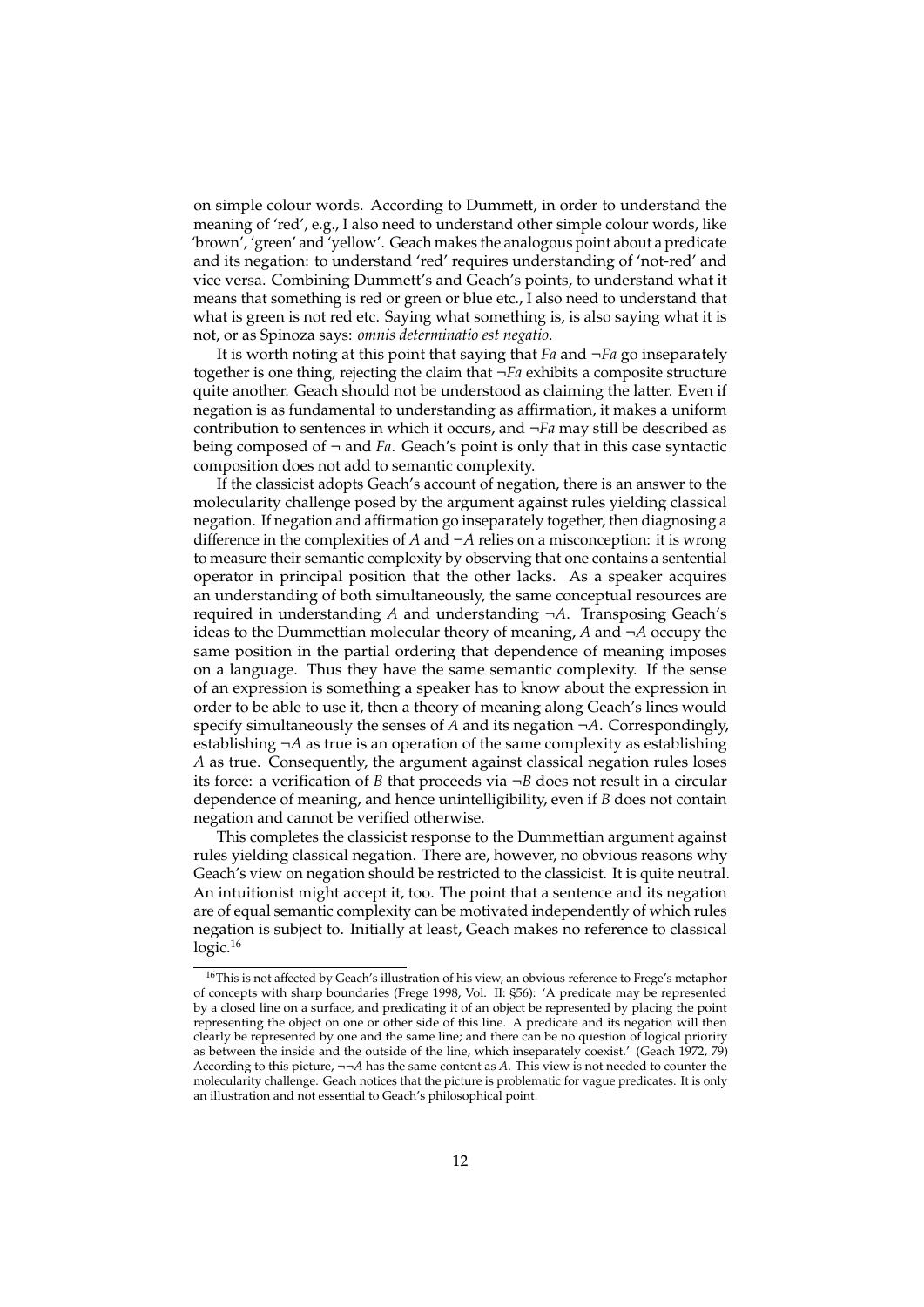#### **3.3 Conclusion**

The argument against classical negation rested on the observation that, if classical logic is used, there are sentences not containing negation that can be verified only by a process that appeals to rules yielding classical negation, and that this leads to a violation of molecularity, due to the nature of those rules. The classicist response rested on the assumption that a sentence and its negation are of equal semantic complexity. This may be controversial. But as with the classicist response to the argument against *tertium non datur*, although this assumption is particularly attractive for classicists like Geach, it is not one that actually depends on any specifically classicist assumptions. An intuitionist could adopt it, too.

The next Dummettian argument I shall consider aims at establishing that the negation of a sentence must be semantically more complex than the sentence itself. It differs from the argument against *tertium non datur* and rules yielding classical negation in that it not only attempts to show that something is wrong with classical logic, but also that intuitionist logic is the right logic.

## **4** *ex falso quodlibet*

### **4.1 Negation according to Dummett and Prawitz**

The two Dummettian arguments against classical logic given so far fail to establish the desired conclusion that something is wrong with classical logic. Dummett needs a more forceful argument using more resources than just general constraints on the theory of meaning. The argument I shall turn to now is based on a very substantial additional theory, the *proof-theoretic justification of deduction*. Its core tenet is that the meanings of the logical constants, and thus negation, are to be defined by rules of inference governing them. It is an argument which not only is intended to point towards a deficiency in classical logic but also aims to establish that intuitionist logic is the correct logic.

Dummett argues that the meanings of logical constants should be given by self-justifying rules of inference governing them. To exclude connectives like Prior's *tonk*, these rules are required to be *in harmony*. For the present purposes, I do not need to go into the details of Dummett's account and can remain fairly informal about this notion.<sup>17</sup> Dummett demands that there be harmony between the canonical grounds of an assertion of a sentence with a main connective ∗ and the consequences of accepting it as true. Molecularity plays a role in motivating harmony: learning the meaning of logical connectives does not affect the meanings of expressions you have already learnt (nor, indeed, does what you have already learnt affect their meanings). Dummett claims that if the procedure of the proof-theoretic justification of deduction is followed, the meanings of the logical constants are given independently of a notion of truth that prejudges issues between classicists and intuitionists. The logic which turns out to be the justified one is the correct logic.<sup>18</sup>

 $^{17}$ I give formally precise definitions of harmony and stability in (Kürbis 2013), which work by specifying how to read off introduction from elimination rules and conversely.

<sup>18</sup>For details, *cf.* (Dummett 1993, chapters 11-13).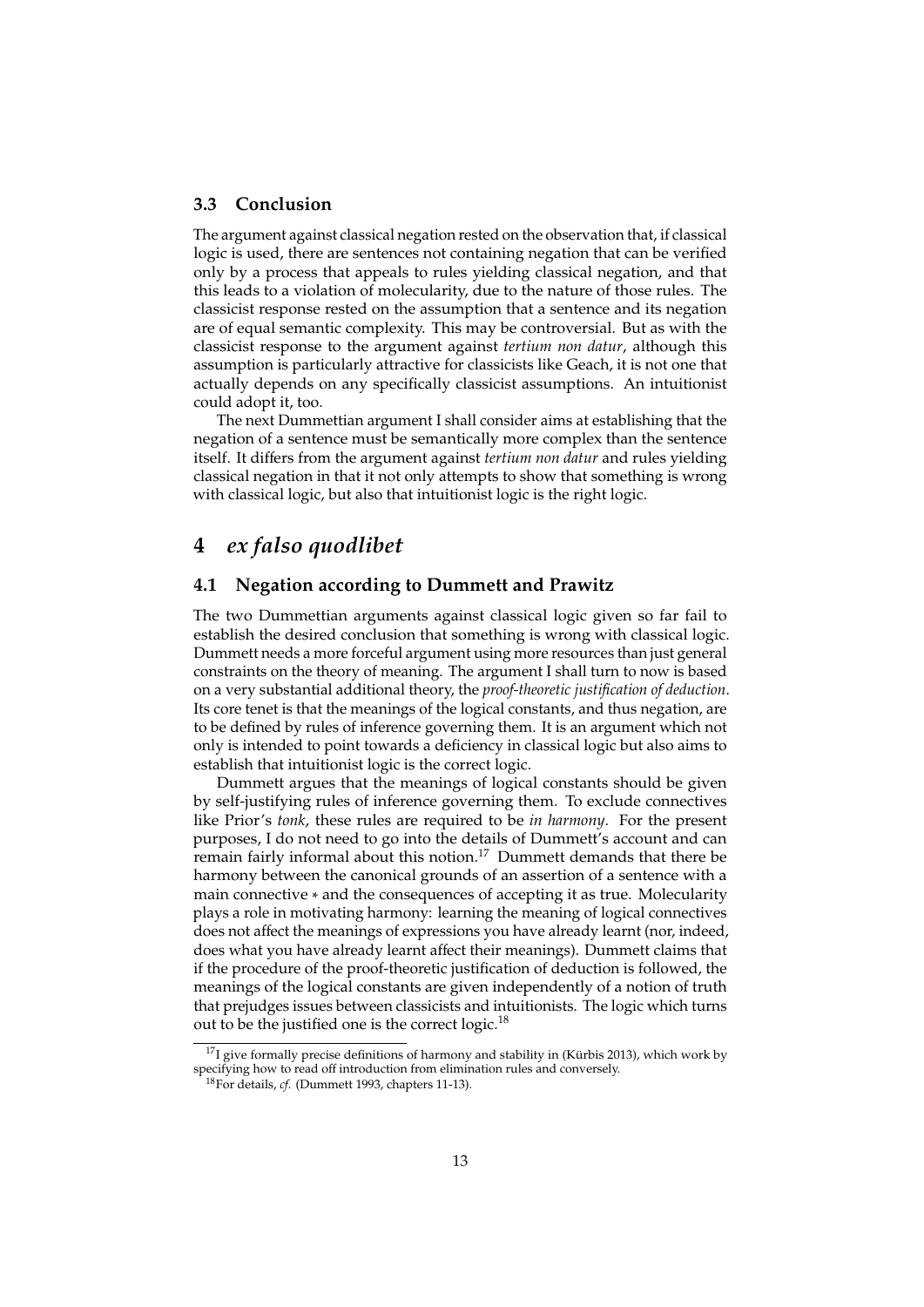Dummett argues that the negation operator should be defined in terms of implication and *falsum*, ¬*A* =*def. A* ⊃ ⊥, as considerations of rules for an undefined negation operator show. There are two common options for the introduction rule. The first option is that ¬*A* follows if *A* entails a contradiction:

$$
\begin{array}{c|cc}\n\overline{A} & \overline{A} & \overline{A} \\
\overline{\Pi} & \Xi & \\
\hline\nB & \neg B & \\
\hline\n\end{array}
$$

It can hardly be claimed that the meaning of negation is defined by this rule: negation is already used in the premises.<sup>19</sup> Dummett himself employs a rule which suffers from the same inadequacy (Dummett 1993, 291ff):

$$
\frac{A}{\Xi}^{i}
$$

$$
\frac{\Xi}{\Box A}^{i}
$$

$$
\frac{\Box A}{\Box A}^{i}
$$

A more promising option is to employ the introduction rule that ¬*A* may be derived if *A* entails *falsum*:

$$
\frac{A}{\Xi}^{i}
$$

$$
\frac{\Xi}{\neg A}^{i}
$$

⊥ is governed by *ex falso quodlibet*, where *B* may be restricted to atomic formulas:

$$
\frac{\bot}{B}
$$

Negation introduction is harmonious with the rule *ex contradictione falsum*, needed for a complete account of negation:

$$
\begin{array}{c|c} A & \neg A \\ \hline \bot \end{array}
$$

An attempt at defining the meaning of negation in terms of the last three rules is unacceptable. The rules define the meaning of negation in terms of *falsum*, and the meaning of *falsum* in terms of negation: the rule for negation elimination is also a rule for *falsum* introduction, and the rule for negation introduction is also a rule for *falsum* elimination. Using these three rules leads to a circular dependence between the meanings of negation and *falsum*. Dummett argues that there should be no such circular dependence between the meanings of the logical constants (Dummett 1993, 257). Hence this is not a viable option for defining the meaning of negation by rules of inference in the Dummettian framework.

We are left with Dummett's option of defining ¬*A* as *A* ⊃ ⊥, where ⊥ is governed solely by *ex falso quodlibet* and ⊃ by its usual introduction and

<sup>19</sup>Nonetheless, together with *ex contradictione quodlibet* as the elimination rule for negation, a system can be formulated in which deductions normalise.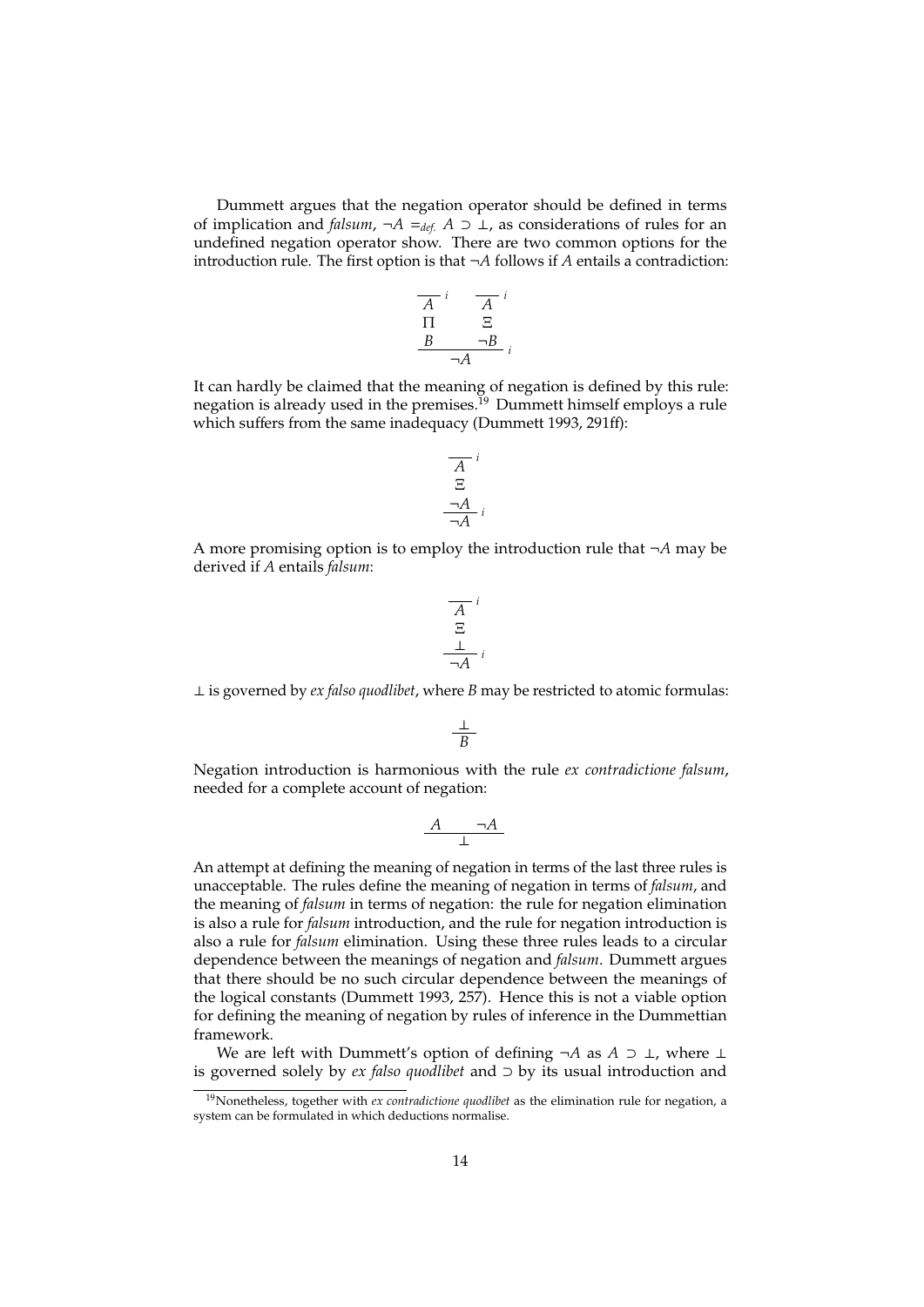elimination rules. Different arguments can be given why *ex falso quodlibet* satisfies the criterion of harmony. Prawitz argues that it is harmonious with the empty introduction rule (Prawitz 1979, 35). Dummett likens *falsum* to a universal quantifier over atomic formulas (Dummett 1993, 295). The details need not concern us here. What is important is that the negation so defined is intuitionist, not classical. Thus intuitionist logic is the correct logic according to Dummett's proof-theoretic justification of deduction.

Following this line of argument, classical negation can be excluded, as it requires the rule *consequentia mirabilis*:



As already discussed, this rule cannot be used to define the meaning of negation in terms of *falsum*, as it cannot count as defining the meaning of *falsum* independently of negation. It presupposes negation, which may occur in discharged premises. *Consequentia mirabilis* could only count as defining the meaning of *falsum* in terms of negation. But Dummett argues that the meaning of negation has to be defined in terms of *falsum*. Hence, once more, employing *consequentia mirabilis* produces a circular dependence of the meanings of *falsum* and negation. Dummett concludes that intuitionist negation does and classical negation does not satisfy the criteria of the proof-theoretic justification of deduction.<sup>20</sup>

It follows that the negation of a sentence is always semantically more complex than the sentence itself.  $A \supset \bot$  is in general semantically more complex than *A* on anyone's account, as at least for some atomic propositions, a speaker can understand *A* without understanding ⊃. Hence Dummett is in a position to claim that Geach's view that a sentences and its negation are of equal semantic complexity must be rejected in favour of a view on which *A* is less complex than ¬*A*.

### **4.2 The classical plan of attack**

The rules governing classical negation do not fit the restrictions that Dummett's and Prawitz' proof-theoretic justification of deduction imposes on the form of self-justifying rules of inference. The classicist may, however, question whether this gives good reasons for rejecting classical logic. Dummett's and Prawitz' argument relies on the assumption that the meaning of negation can be defined by rules of inference. In the next section, I shall argue that this assumption is incorrect. *Ex falso quodlibet* fails to confer its intended meaning on ⊥. Hence the meaning of intuitionist negation cannot be defined by rules of inference either. But then nothing can be amiss if the same is true for classical negation and *its* rules.

If rules of inference are not understood as completely determining the meaning of the constant they govern, then there is no rationale for requiring that they satisfy the demands of the proof-theoretic justification of deduction. For instance, as rules of inference alone are not sufficient to define the meanings

<sup>&</sup>lt;sup>20</sup>The discussion of the previous section contains the material necessary to exclude other ways of extending intuitionist logic to classical logic in a similar way.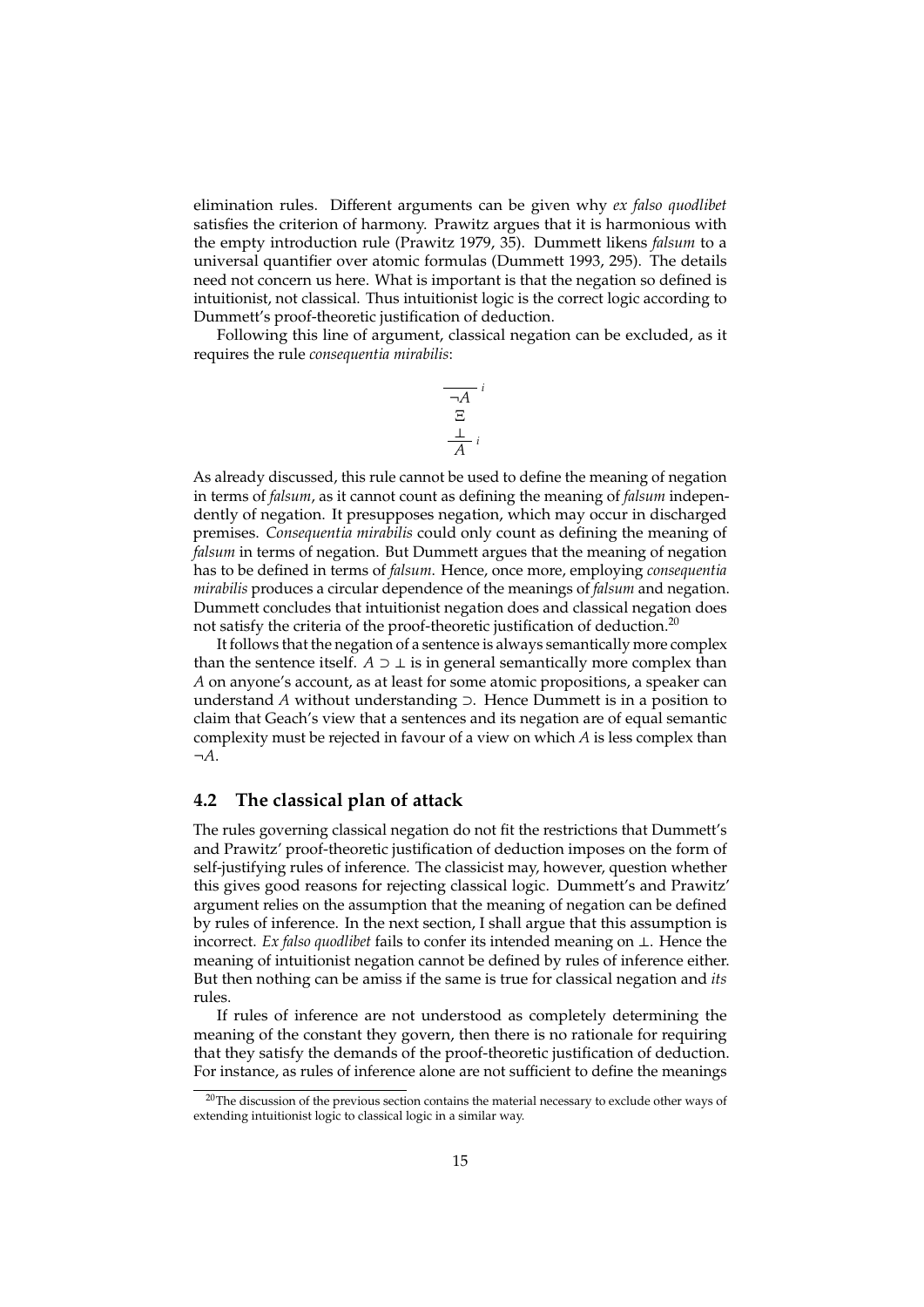of the connectives *F* and *P* with intended interpretation 'It will be the case that' and 'It has been the case that', tense logic is not subject to the proof-theoretic justification of deduction. The fact that the rules and axioms for *P* and *F* do not satisfy its requirements in no way shows that there is something wrong with them. The rules governing a connective are subject to the restrictions that the proof-theoretic justification of deduction imposes on the form of rules of inference if and only if the meaning of the connective is to be defined purely by the rules of inference governing it. Thus the fact that classical negation rules do not satisfy the criteria of the proof-theoretic justification of deduction is insignificant when it comes to reasons for rejecting classical logic.

### **4.2.1 The meaning of negation cannot be defined by rules of inference**

Consider what ⊥ is intended to be: a sentence that is false under any circumstances. Reading off its meaning from the rules governing it, the result should be that we cannot but say that ⊥ is false. Although this characterisation of ⊥ appeals to semantics, it does not violate the intended semantic neutrality of the proof-theoretic justification of deduction. It is legitimate to appeal to our semantic knowledge in order to see whether we have reconstructed it correctly in a given meaning-theory. Looking from the outside, as it were, at someone using ⊥ according to the rule *ex falso quodlibet*, are we bound to say that he cannot mean anything but a false sentence with it? The requirement that no semantic assumptions enter the theory is fulfilled in this case, as no such assumptions enter the rule *ex falso quodlibet*. The question is: does it do the job it is supposed to do?

I think not. The intuitive content of *ex falso quodlibet* may be explained as follows: it says about ⊥ something like 'If you say this, you might as well say anything'.  $\perp$  is intended to be the ultimate unacceptable sentence, because everything follows from it. But what is it that makes a sentence from which everything follows unacceptable? It is that we assume that there are some sentences which are false.<sup>21</sup> If 'anything' covered only *true* sentences, there is nothing absurd in a sentence that entails that you may as well say anything. But it is a contingent feature of language that some sentences are false. Nothing prevents the atomic sentences of the language of intuitionist logic from all being true, and in that case every sentence, atomic and complex, would be true. Under these conditions, ⊥ could be true. So *ex falso quodlibet* does not give the intended meaning to  $\perp$ , as it is not the case that we cannot but say that it is false.<sup>22</sup> More precisely, if every atomic sentence of the language was true, then far from ⊥ having to be false, it might be true. If all we know about ⊥ is what *ex falso quodlibet* tells us, then for all we know ⊥ might be equivalent to the conjunction of all atomic sentences, and if they are all true,  $\perp$  would be true.<sup>23</sup> So there are circumstances under which ⊥ may be true, namely if all atomic sentences are

 $21$ Some philosophers might prefer the view that what is unacceptable about a sentence from which everything follows is that there is no such thing. As they won't accept Dummett's and Prawitz' views on how negation should be defined, we may exclude them from consideration.

<sup>&</sup>lt;sup>22</sup>In section 4.3.2 I argue that the lack of an introduction rule for  $\perp$  does not remedy this.

<sup>23</sup>Dummett acknowledges the possibility of all atomic sentences of a language being true (Dummett 1993, 295). He also appears to countenance that complex sentences not containing negation can be logically true (Dummett 1993, 266ff). This suggests that maybe he envisages a solution along the lines of section 4.3.1 below, which, however, I shall show not to be workable.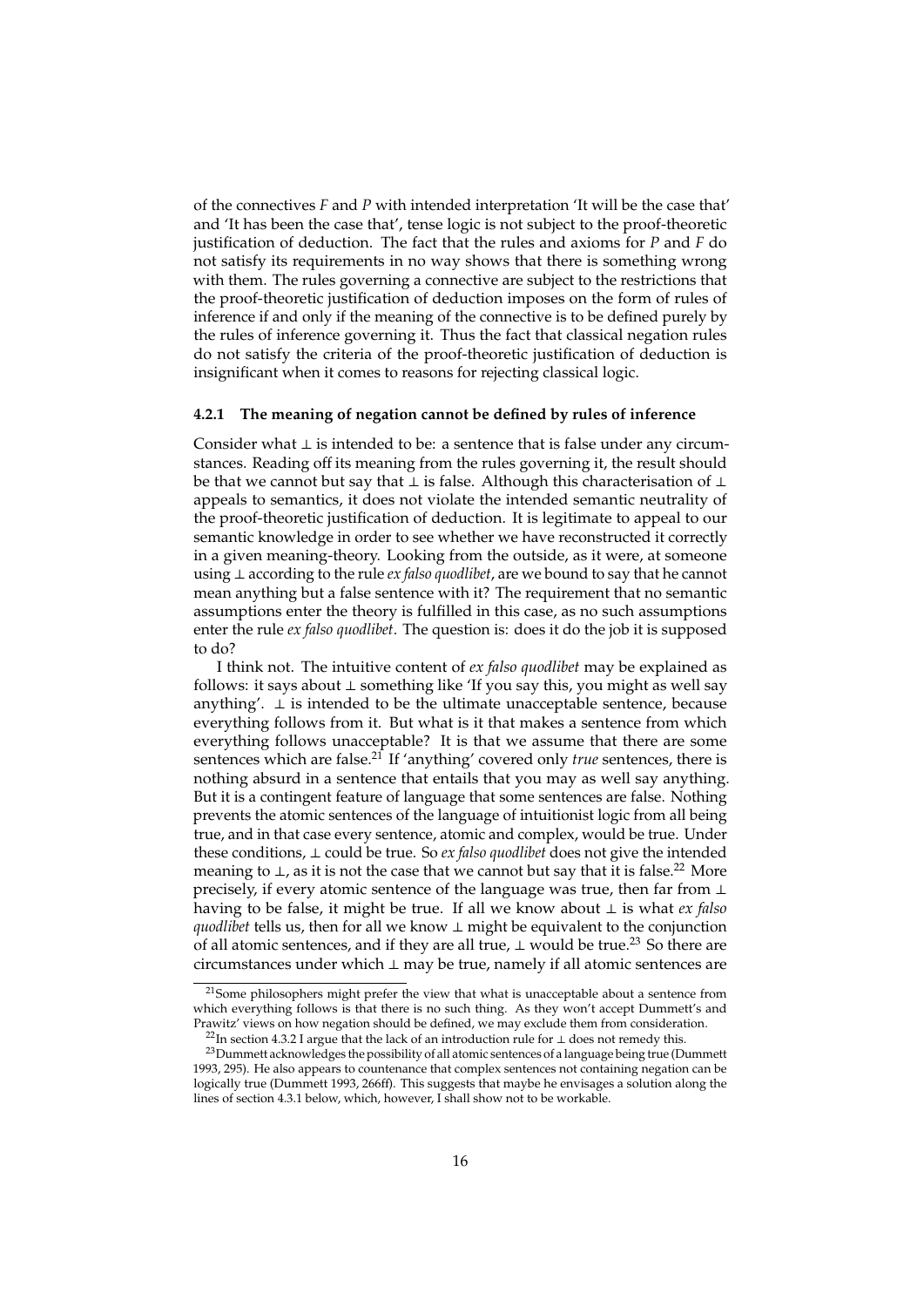true. So we are under no necessity to say that  $⊥$  is always false.<sup>24</sup>

Ironically, the reason why the definition of the meaning of *falsum* via *ex falso quodlibet* is appealing is that implicitly it appeals to *di*ff*erent models* for the language. This smuggles in semantic assumptions. It assumes that ⊥ is interpreted as having the same truth-value under every interpretation. This is not something that could be got from the rule. It is an assumption about how the semantics of  $\perp$  is to be given, which is external to the rule and thus illegitimate in the present context: it would not be the rule alone that determines the meaning of ⊥.

Dummett faces a predicament. He argues that from the proof-theoretic perspective, the meaning of negation needs to be given in terms of ⊥. But for *ex falso quodlibet* to confer on ⊥ the meaning of a constantly false sentence, the 'anything' it stands for would need to cover some formulas containing negation, it being understood that *A* and ¬*A* are never true together. So the meaning of ⊥ can only be given with reference to negation. This is circular.<sup>25</sup>

The classicist and the intuitionist are consequently in exactly the same situation with respect to their attempts at defining the meaning of negation proof-theoretically. Dummett claims that the use of *consequentia mirabilis*, the rule specifying the use of both *falsum* and negation in classical logic, engenders a circular dependence of meaning between negation and *falsum*, and it now has been established that the same can be said about intuitionist negation.<sup>26</sup>

I conclude that the meaning of negation cannot be defined purely prooftheoretically by rules of inference in the Dummettian framework. Consequently, if Dummett's proposal is that the meaning of a logical constant can be defined purely in terms of its use in deductive arguments *if and only if* this use can be characterised by harmonious introduction and elimination rules, then he is wrong. Even though in intuitionist logic *falsum* is governed by harmonious rules, its meaning cannot be defined by these rules. Only the *only if* part holds. There are logical constants the meaning of which cannot be determined by the harmonious rules governing them.<sup>27</sup>

 $24$ This argument occurred to me several years ago. I had to discover that other people found it as well, in particular (Hand 1999). Milne makes the related point that any deduction of a negated sentence relies on negated premises or discharged hypotheses. He concludes that 'it is quite impossible for  $\neg$ -introduction to determine the meaning of  $\neg'$  (Milne 1994, 61). The argument has its full force, however, only if it is placed in the larger context in which it is produced here, because of the multi-layered nature of Dummett's argument against classical logic: even if the meaning of negation cannot be defined proof-theoretically, some response is needed to the molecularity challenge. Incidentally, an analogous argument purporting to show that the intended meaning of  $\tau$ cannot be given by rules of inference has a rather less clear status.  $\top$  has only an introduction rule, but no elimination rule, which specifies that it follows from every sentence. In a language which contains just  $\top$  and atomic sentences, where all atomic sentences are false,  $\top$  could be false. But any language can be extended to contain logical constants defined by rules of inference, in particular ⊃. Then there will always be true sentences in a language.

<sup>25</sup>A designated absurdity like 0 = 1 instead of ⊥ makes no difference. It is hard to see how *ex absurdo quodlibet* might then be justified, if not because one already accepts *ex contradictione quodlibet* and uses  $0 = 1$  as inducing a contradiction, which is again circular. This works at best in special contexts like arithmetic where  $0 = 1$  does the job it is supposed to do due to the axioms of arithmetic, hence not purely due to rules of inference governing it. In section 4.3.1, I argue that a more mundane absurdity like '*a* is red and green all over' does not do the trick either.

<sup>26</sup>In **R** there is even less of a chance of defining the meaning of negation in terms of rules of inference: the relevant *falsum* constant **f** is not governed by *any* rules which are not also negation rules. At the very outset it must be assumed that we either understand relevant *falsum* or negation.

<sup>27</sup>According to Gentzen, *ex falso quodlibet* has a *Sonderstellung* amongst the rules of inference: 'it does not belong to one of the logical symbols, but to the propositional symbol [⊥]' (Gentzen 1934,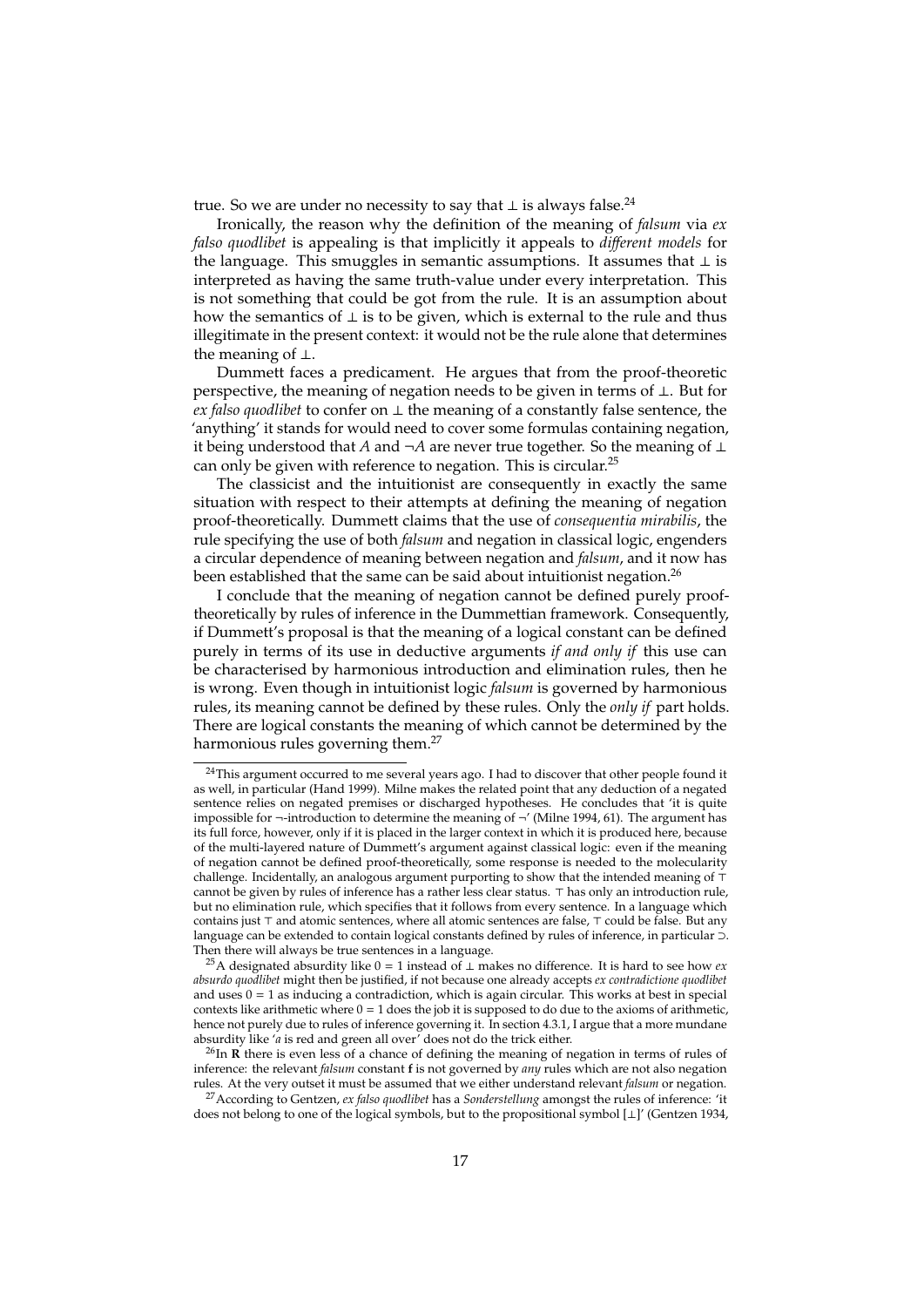#### **4.2.2 Consequences for the theory of meaning**

The ingenious idea of Dummett's proof-theoretic justification of deduction can be characterised as follows. On the basis of the assumption that speakers can follow rules of inference and a concept of truth, which is neutral in the sense that none of its logical properties are specified prior to an investigation into which logic is the correct one, the proof-theoretic justification of deduction defines the meanings of the logical constants, amongst them negation. The resulting rules for negation then settle the question which properties truth has. As these rules are intuitionist, the principle of bivalence is not fulfilled. Only *positive* notions are appealed to as the primitive notions of the theory of meaning, *viz.* truth, assertion, affirmation, but not *negative* ones, like falsity, denial and negation. Assuming both notions of truth and falsity as basic would prejudge issues between classicists and intuitionists, because each will assume these notions to stand in their favourite logical relations to each other. The classicist will assume notions of truth and falsity that satisfy the principle of bivalence, whereas the intuitionist will assume notions which don't. The proof-theoretic justification of deduction was designed to settle the debate between classicists and intuitionists on neutral grounds. The choice of primitives, truth and rules of inference, rather than truth and falsity, was supposed to ensure this neutrality.<sup>28</sup>

The definition of the meaning of negation in terms of rules of inference fails. The attempt turns out to be circular. In proof-theory, just as we assume that the meanings of the atomic sentences of the language are given, we need to assume that the meanings of their negations are given, too. The main insight to be drawn from the present discussion is that *positive* as well as *negative* primitive notions are needed in the theory of meaning. The argument of the last section once more suggests Geach's view on negation, so that speakers' understanding of the meaning of negation is an additional primitive of the proof-theoretic justification of deduction.

If the meaning of negation cannot be given purely by rules of inference, its rules are of a different nature from the rules of those connectives where this is possible. In the latter case, we can give the rules governing a constant from scratch, so to speak: a speaker can be taught the concept by being taught the rules. Just as we must assume prior understanding of 'It will be the case that' and 'It used to be the case that' in formalising tense logic, as learning the rules and axioms of tense logic are not sufficient to impart this understanding on a speaker, we must assume that we possess the concept of negation prior to formalisation. Laying down rules of inference for negation builds on this understanding. Although the rules tell us something about the intended interpretation of the symbol, they cannot impart understanding of the concept formalised.<sup>29</sup>

<sup>189).</sup> Adopting this view cannot help Dummett and Prawitz, as the question remains where our understanding of ⊥ comes from.

<sup>&</sup>lt;sup>28</sup>The point can also be made by noting that, if truth and falsity are chosen as primitives, intuitionists and classicists need to say something about the relation between the two notions, e.g. that nothing can be both true and false. This relies on using negation in the metalanguage, as in 'If *A* is true, *A* is not false'. Arguably, the negation of the object language will then mirror the properties of negation in the metalanguage, and hence, because classicists and intuitionists will each use their favourite logic in the metalanguage, neither has given a neutral justification of logical laws.

 $^{29}$ Milne may have something similar in mind, when he says that its rules 'characterise' negation (Milne 1994, 85). Restricted to negation, it is in line with the views of Arthur Prior, who argued that inferential relations and truth-tables are devices of 'putting people on the track of the meaning of a word' and 'can help us in this way to fix the meaning of a word': they are a piece of 'informal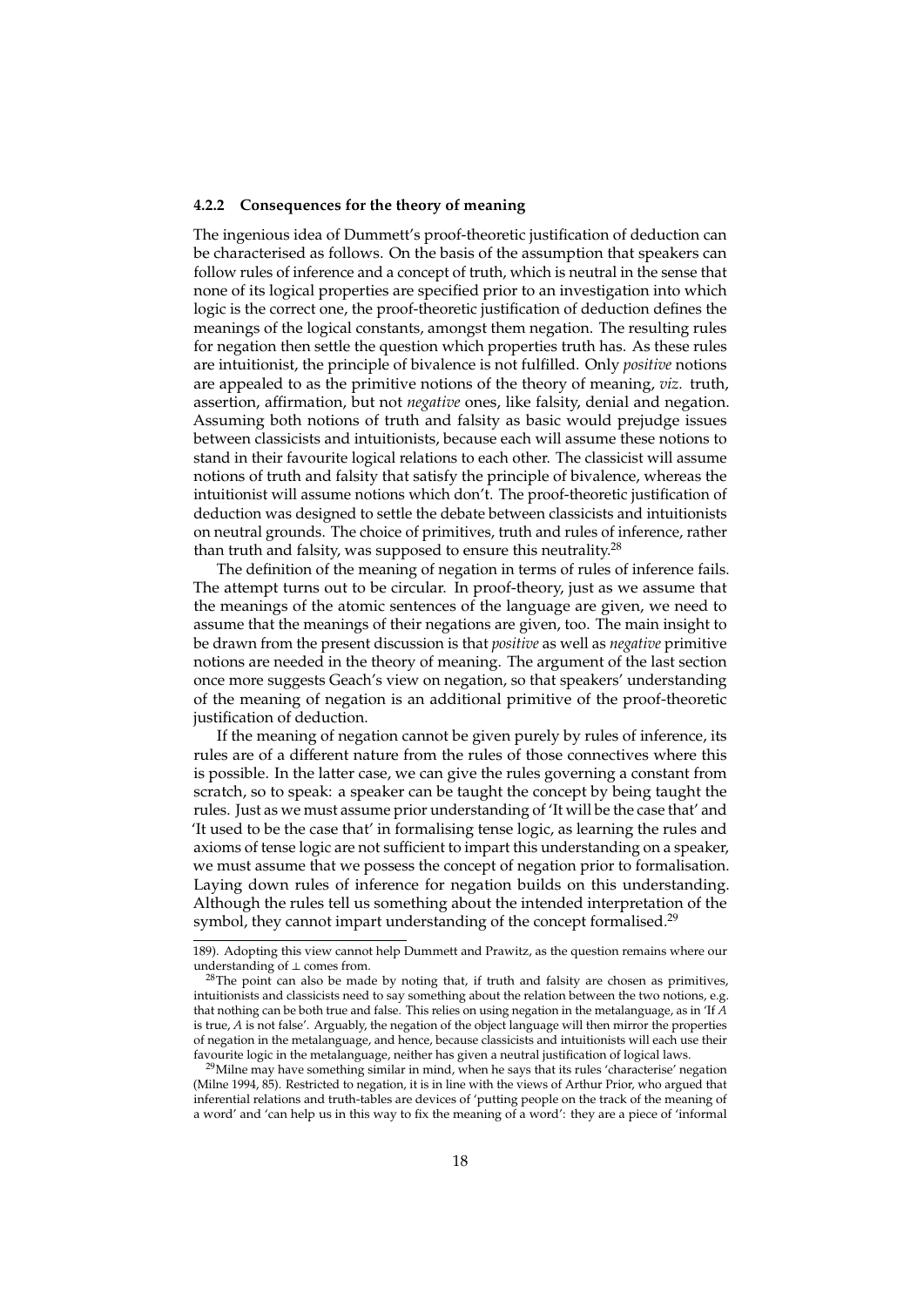#### **4.3 Three counter-arguments refuted**

A Dummettian who'd rather not assume an understanding of the meaning of negation as a primitive might attempt to modify the proof-theoretic justification of deduction as a response to the argument that the meaning of negation cannot be defined by rules of inference. In the following, I shall discuss three accounts that attempt to do so. I shall show that each of them, though possibly interesting in their own rights, fails to satisfy Dummettian strictures imposed on the proof-theoretic justification of deduction.

#### **4.3.1 The nature of atomic sentences**

One retort is to claim that Dummett's atomic sentences cannot be atomic in the sense of Wittgenstein's *Tractatus* (Wittgenstein 2003, 6.3751) and of formal logic, where they are independent of each other and no conjunction of atomic formulas is always false and no disjunction of them is always true. If  $\perp$  is to do its job, amongst Dummett's atomic sentences there must be some that *exclude* each other and cannot be true together. Surely this is supported by ordinary language, where there are such mutually exclusive atomic sentences, say '*a* is red' and '*a* is green'. Then *falsum* could not but be false, as it entails mutually exclusive atomic sentences.<sup>30</sup>

At a first glance, this looks like a natural way out. However, it defeats its purpose. To adopt this approach is in fact to admit that the proof-theoretic definition of the meanings of the logical constants fails in the case of negation, as it is obviously not a purely proof-theoretic definition. Proof-theory is not concerned with what the atomic sentences of a language are like; any collection will do. That the amendment is spurious is also seen if we consider that if it was adopted it would be a matter of luck that we have a language with a decent negation. Couldn't it be that a language is as the *Tractatus* claims it to be and lacks mutually exclusive sentences? Thus even if it is granted that some languages may contain mutually exclusive sentences, there are circumstances under which ⊥ need not be false, namely if a language fails to have this property. Far from solving any problems for Dummett and Prawitz, it should evoke Frege's comments on Mill's gingerbread arithmetic: 'wie gut doch, dass nicht Alles in der Welt niet- und nagelfest ist' (Frege 1990, 9); how convenient indeed that our language is such that it contains the sentences it does in fact contain, as otherwise we couldn't do logic properly.

Rhetoric aside, one might of course try to advance arguments that for some reason or other there must always be true as well as false sentences in a language, or that a language could not be as Wittgenstein would have it in the *Tractatus*, or at least that any language could always be extended in such a way as to contain mutually exclusive sentences, or that the meanings of sentences are propositions and there are true ones and false ones amongst them. I have already mentioned that according to Dummett, using truth and falsity both as primitive fails to meet his requirements. Quite generally, the amendments just suggested cannot ensure that the meaning of negation can be defined by rules of inference. They all leave proof-theory and rely on assumptions external to it. One might object

pedagogy' (Prior 1964, 160 & 164).

 $30$ This was my initial reaction when I found the argument of section 4.2.1. (Tennant 1999) also proposes it in reply to (Hand 1999).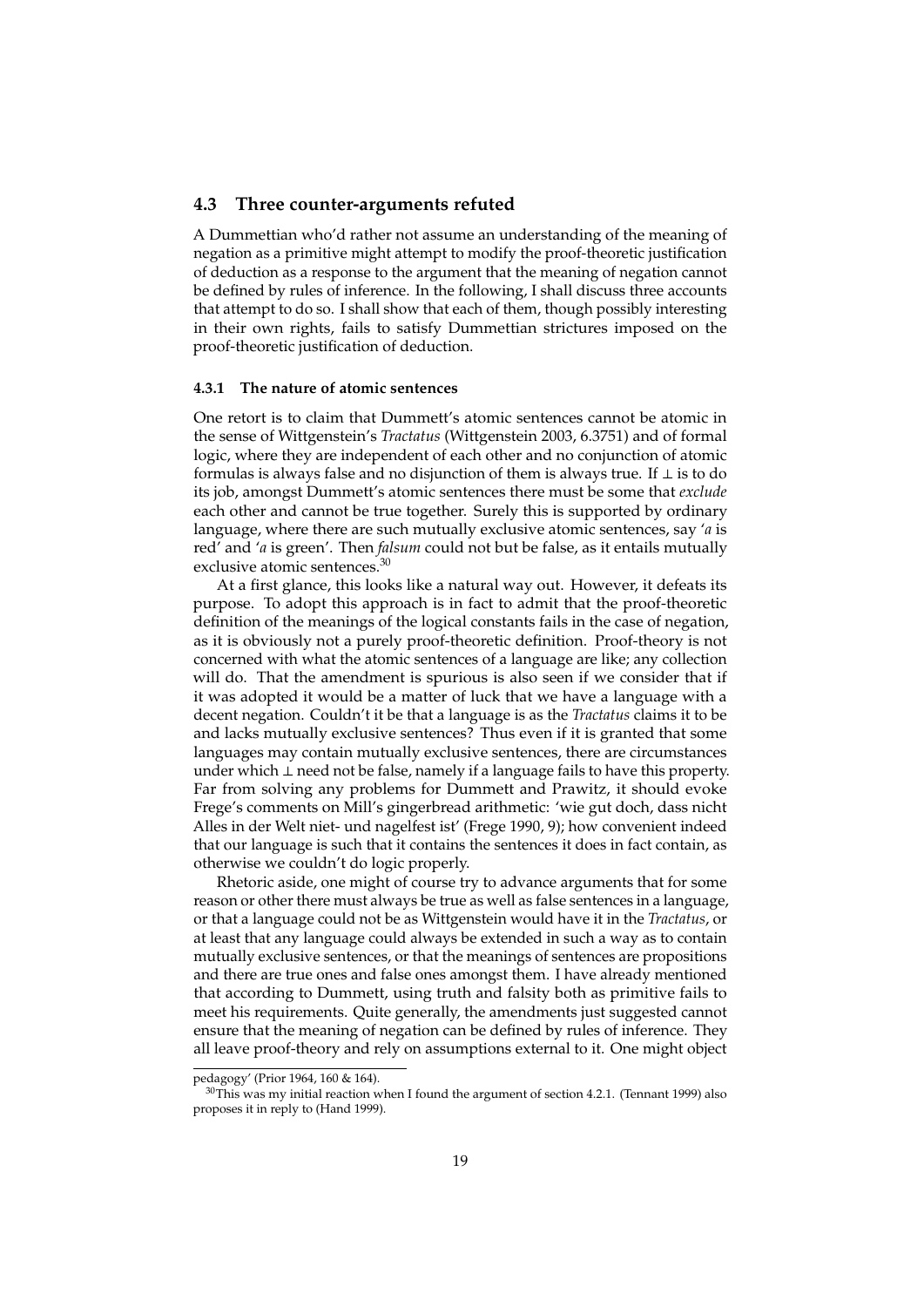that if molecularity as a principle motivated by the philosophy of language may enter the proof-theoretic justification of deduction, then why not also let other theses shape the theory, like the ones just mentioned, which maybe could also be argued for in the philosophy of language? This question misses the point that there is a crucial difference between molecularity and these further theses. Molecularity is a principle that enters the *form* of the rules. Contrary to that, these further theses affect their *content*. But the content was precisely what was to be determined *exclusively* by the rules. Hence no matter how well these theses might be established in the philosophy of language, making them an essential part of the proof-theoretic justification of deduction has the effect of letting the theory collapse.

Although the 'amendments' to Dummett's theory mentioned in this section may very well be interesting *new* approaches to defining the meaning of negation, they are in fact not amendments at all, but *incompatible* with Dummett's approach.

#### **4.3.2 Falsity and assertibility**

Another attempt is to argue that the intended meaning of  $\perp$  is captured by the rules governing it, as  $\perp$  is governed by an elimination rule only and no introduction rule. So it has no grounds for its assertion. Hence there are no conditions under which it may be correctly asserted, hence under which it is true. So it can only be false.<sup>31</sup>

First, this a *non sequitur* and still does not guarantee that ⊥ is indeed always false. Although being always false is a *su*ffi*cient* condition for something not to have grounds for its assertion, this is not *necessary*. That something has no grounds that warrant its assertion does not entail that it is false. It could be that we cannot assert it because we cannot put ourselves in a position to assert all the premises it relies on. No one would claim that the conclusion of the  $\omega$ -rule is always false.

Secondly, the attempt is of no use in the present context. An intuitionist could be perfectly happy with the claim that *ex falso quodlibet* determines the meaning of ⊥ completely. On an intuitionist understanding of falsity, if it can be proved that something has no warrant, then it is false, and nothing is easier than showing that this holds for ⊥, as it has no introduction rule. The problem is that this reasoning presupposes the anti-realist's notion of truth, explained in terms of assertibility. That something is unassertible entails that it is false only given the anti-realist notion of truth. Hence if this line of thought were used in the explanation of the meaning of *falsum*, it would certainly not be true of intuitionist logic that 'its logical constants can be understood, and its logical laws acknowledged, without appeal to any semantic theory and with only a very general meaning-theoretical background.' (Dummett 1993, 300) An analogous way would obviously be open to the classicist, using *his* preferred notion of truth. No explanation of the meaning of ⊥ that satisfies the requirements of the proof-theoretic justification of deduction in being semantically neutral is forthcoming.<sup>32</sup>

<sup>31</sup>*Cf.* (Prawitz 1979) and (Read 2000, 139).

 $32\,$  Appeal to warrants is not in itself biased towards intuitionism. Read describes himself as giving an account of the meanings of the logical constants in terms of what warrants an assertion of a complex formula with the constant as main connective (Read 2000, 130). He proposes infinitary rules for the quantifiers (*ibid.*, 136ff). If Read's notion of a warrant was an anti-realist one, it would follow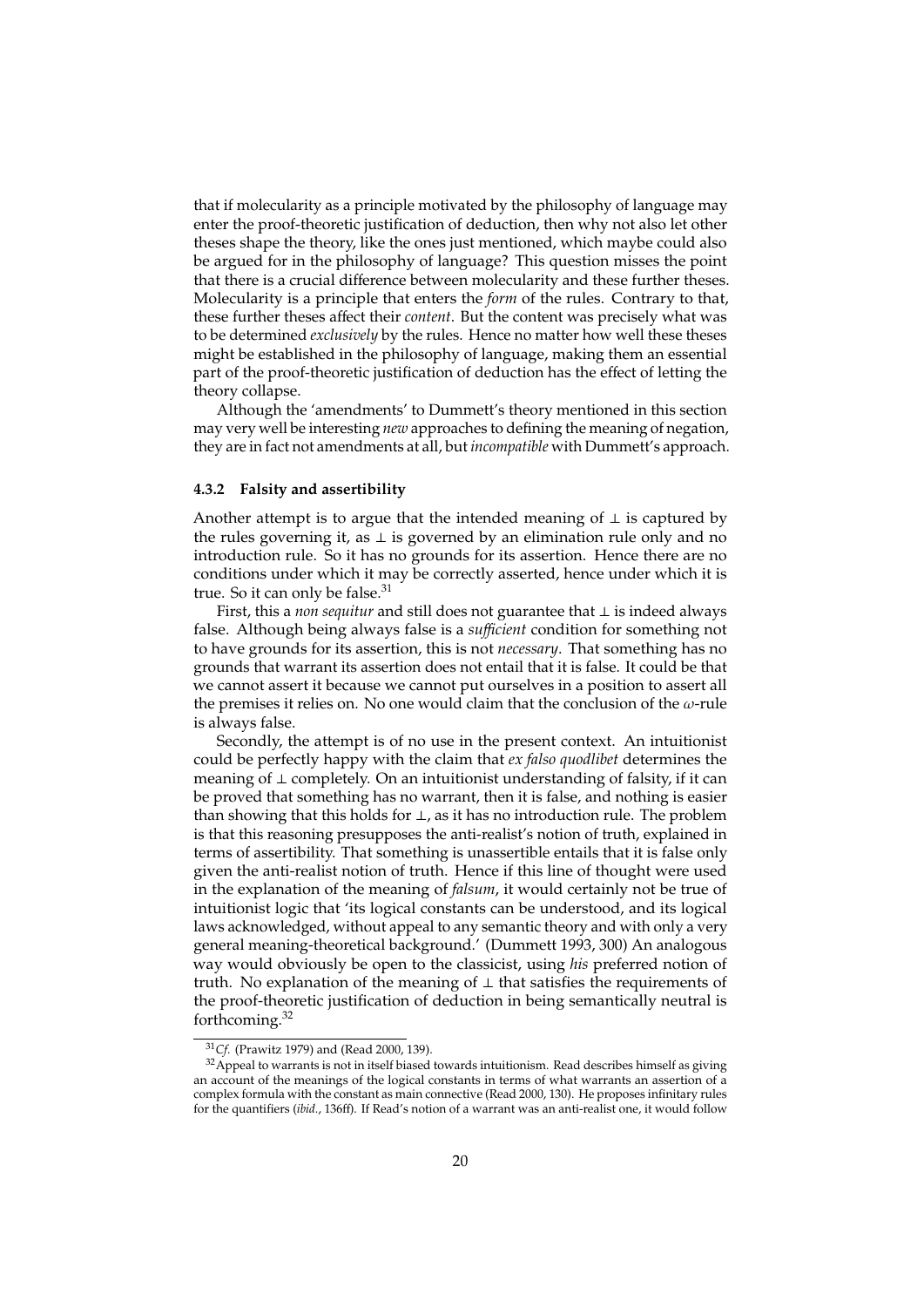#### **4.3.3 Empty succedents**

Maybe the argument put forward to show that the meaning of negation is not definable in Dummett's way asks for the impossible, given the framework he chose for formalising logic: if an arbitrary *B* is said to follow from  $\perp$ , fair enough, ⊥ might be true. But isn't this shortcoming easily rectified if, instead of *B*, we allow an empty space to occur? $33$  To explain validity in the modified natural deduction framework, we adopt a suitable modification of an explanation of the validity in sequent calculi, where multiple and empty conclusions are allowed: a sequent  $\Gamma$  :  $\Delta$  is valid if, whenever all of  $\Gamma$  are true, some of  $\Delta$  are true. Surely then, if from  $\perp$  only emptiness follows, it must be false.

No doubt, this reasoning towards an always false ⊥ is unassailable. The only problem with it is that it has the cart before the horse in the context of the proof-theoretic justification of deduction. The explanation of the validity of sequents is a *semantic* one: an inference is valid if it is truth-preserving. On Dummett's view of the matter, the proof-theoretic justification of deduction must forswear the use of semantic notions in defining validity and instead define it in proof-theoretic terms: harmonious rules are self-justifying and valid purely by virtue of their form. That these rules are truth-preserving is a consequence of harmoniousness. The explanation of the validity of sequents does not fit with Dummett's outlook and, indeed, makes the proof-theoretic justification of deduction a rather idle pursuit. Without it, there is again no guarantee that interpretations of the language on which *falsum* is true are excluded, even if empty spaces are employed.

## **5 Conclusion**

To sum up the dialectics of this paper, the argument against *tertium non datur* was intended as an argument that appeals only to very general considerations about the form a Dummettian theory of meaning has to take. It assumes that there is a difference in semantic complexity between *A* ∨ ¬*A* and ¬(*A* ∨ ¬*A*). The classicist can respond by pointing out that this assumption is unwarranted, as the same conceptual resources are required to understand each of them. The argument against rules yielding classical negation is an attempt to improve upon the situation by making a further assumption: that there are negation-free sentences *B* the double negation of which is true. Then the rules for classical negation licence uses of *B* not otherwise licensed, which results in a circular dependence of meaning, contradicting Dummett's requirement of molecularity. This argument assumes that  $\neg B$  is semantically more complex than *B*. A classicist can counter by arguing that a sentence and its negation should count as being of the same semantic complexity, as their understanding requires the same

that we can assert the negation of every universally quantified sentence. The assumption that ∀*xFx* is assertible would entail a sentence which is never assertible, namely that we have checked an infinite number of sentences *Ft<sup>i</sup>* , understood as an *actual*, *completed* infinity, for otherwise we could not proceed to draw the conclusion. Analogously for existentially quantified formulas. Read's notion of a warrant needs to be understood in a realist sense: for some warrantedly assertible sentences it is not within our powers to obtain those warrants. Read does not give a *neutral* justification of classical logic, but a rather unsurprising one on the basis of a realist notion of warrant, which is hard to distinguish from a realist notion of truth. Similar remarks apply to Hacking, who also recommends infinitary quantifier rules (Hacking 1979, 313).

<sup>33</sup>As suggested in (Tennant 1999).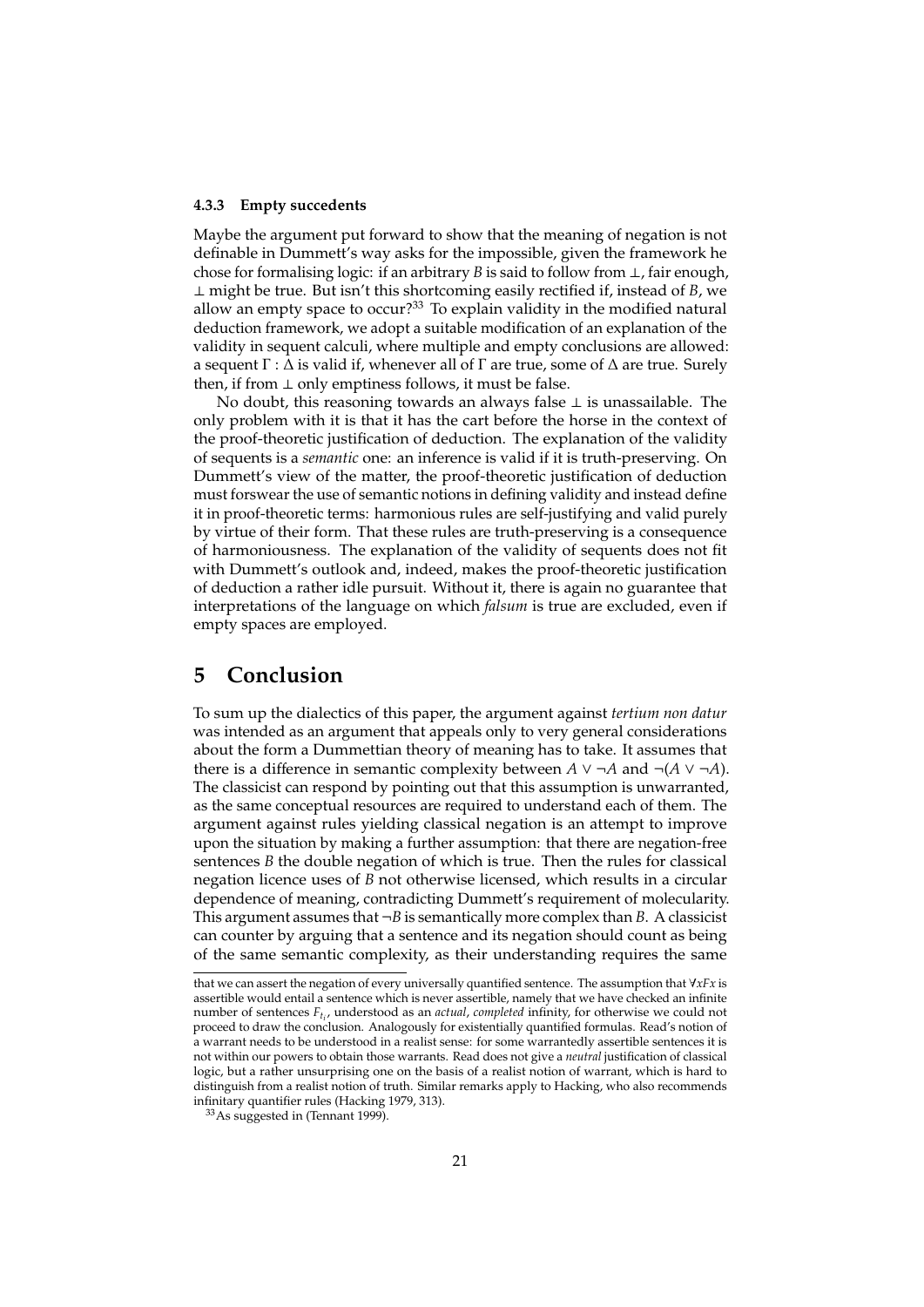conceptual resources on the part of the speaker. Adopting Geach's view of negation, *A* and ¬*A* occupy the same position in the partial ordering dependence of meaning imposes on the expressions of a language in a molecular theory of meaning. The Dummettian response is an attempt to establish that the negation of a sentence is indeed semantically more complex than the sentence itself. The argument is based on the proof-theoretic justification of deduction and aims to achieve two things: first,  $\neg A$  needs to be defined as  $A \supset \bot$ , which is undeniably more complex than *A*, and secondly, only intuitionist but not classical negation is governed by rules of inference satisfying the requirements imposed. The classicist response is to point out that the meaning of  $\perp$  cannot be defined by rules of inference in the Dummettian framework, and hence the meaning of negation cannot so be defined either. Thus the fact that the rules for classical negation do not fulfil the requirements of the proof-theoretic justification of deduction does not warrant its rejection. I conclude that Dummett has not formulated a fair objection to classical logic on the basis of considerations about the form a theory of meaning has to take.

The classicist responses to the Dummettian arguments do not challenge the meaning-theoretical assumptions of Dummett's programme, molecularity and the principle that meaning is use. They do not appeal to any assumptions which are specifically classical, such as a realist notion of truth. The responses prejudge no issues between classicists and intuitionists. No charge of circularity can be put against them.

The strength of the classicist line of defence is also its weakness. Nothing in the proposed answers to the Dummettian challenges suggests that classical logic has to be preferred over intuitionist logic. An intuitionist can accept all the assumptions made in the classicist responses. The Dummettian programme, modified in the light of the fact that the meaning of negation cannot be defined proof-theoretically by adopting negation as a primitive notion along Geach's lines, is logically rather more neutral than Dummett had thought his original project to be: it is compatible with both classical and intuitionist logic. I shall leave the question what conclusions to draw from this for another occasion.

# **6 Appendix**

I argued that Geach's view on negation suggests itself as a supplement to the proof-theoretic justification of deduction, so that negation is an additional primitive on the same par as affirmation. There is a promising alternative approach that shares the insight that positive as well as negative primitives are needed. Huw Price has suggested that sense should be specified in terms of two primitive speech acts, assertion and denial, where negation can be defined in terms of them.<sup>34</sup> The difference is important enough: Price suggests to double pragmatic primitives, I suggest to double semantic ones.

I omitted bilateralism in the main part of this paper, as it is reasonably far removed from Dummett's original framework and deserves consideration on its own rights. At the request of several readers, I add this appendix to say a few words about Price's and Rumfitt's approach. I discuss them in detail

<sup>34</sup>See (Price 1983), (Price 1990), (Price 2015). (Smiley 1996) and (Humberstone 2000) follow up some of Price's ideas. (Rumfitt 2000) calls the position *bilateralism* and provides a formal development of a logic for assertion and denial.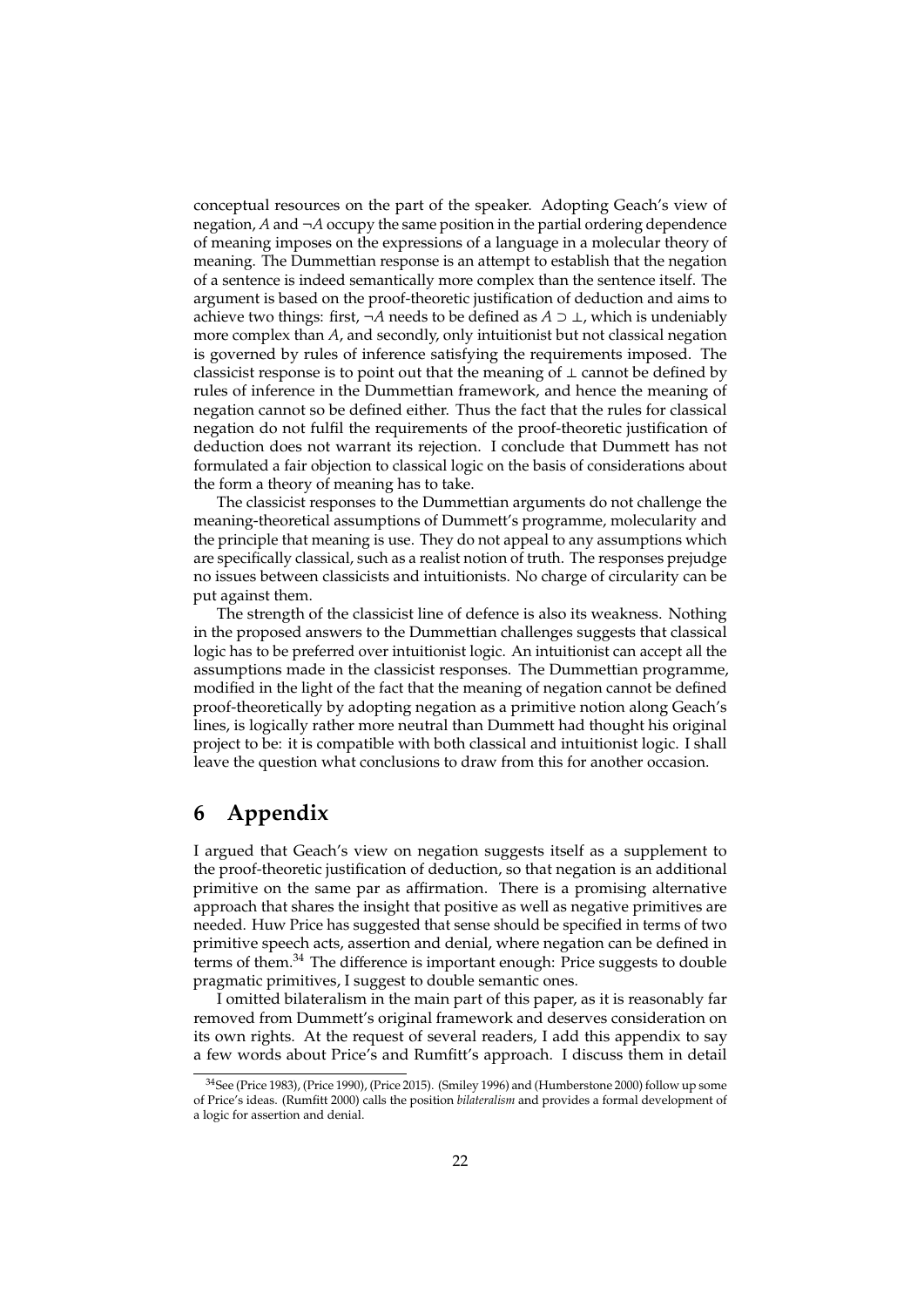in two separate papers. To avoid giving away too much of their content, I'll restrict myself to summarising results established there. There is, however, an independent point to this appendix, namely to indicate that it is preferable to leave the 'unilateral' framework of proof-theoretic semantics as it is and adopt the two primitives affirmation and negation rather than change the framework to one in which the primitives are assertion and denial. Even if we accept that negation is a primitive, that doesn't mean we can't say anything interesting about it, so towards the end I also say a few words about how I envisage an account of negation to proceed.

Most philosophers accept Frege's view that there is no need to posit a primitive force of denial (Frege 1918, 153). We cannot understand certain inferences, such as those where the minor premise is rejected and the major premise is a conditional with a negated antecedent, in terms of a force of denial, as a speech act cannot be embedded into a conditional. We need negation as a sentential operator. But then denial is redundant, as we can define it in terms of negation and assertion. Price's and Rumfitt's accounts are more complicated than the unilateral account. It seems as if bilateralism only succeeds in introducing needless complexities.

Bilateralism and unilateralism aren't, however, equivalent theories, according to Price and Rumfitt. They aim to meet a well-known Dummettian challenge: to provide a framework for a theory of meaning that justifies classical logic but does not suffer from the shortcomings Dummett claims such an approach must face, by ensuring that it provides for a notion of sense intelligible to the kind of speakers that we are. Even Dummett and his most ardent followers, I think, agree that it would be preferable if classical logic were the justified one. Price and Rumfitt claim that bilateralism succeeds in justifying classical logic, whereas unilateralism does not. If that is correct, then the complexities of bilateralism are justified, as they result in establishing a theoretical *desideratum*, namely the justification of classical logic.

In two papers on bilateralism, one on Price and one on Rumfitt, I argue that each approach fails to justify classical logic as the unique logic. Price's account, ironically, works better for intuitionist logic. In a similar vein, it is possible to formulate an intuitionist bilateral logic in Rumfitt's framework in which the rules are harmonious, just as they are for classical logic. Thus the complexities bilateralism introduces into the debate fail to serve their purpose of justifying classical logic as the unique correct logic. This means that the unilateral approach of the current paper is to be preferred over their bilateral approach on methodological grounds.

In the paper on Price, I regiment Price's account by formulating axioms that capture the concepts Price employs in his argument that bilateralism justifies classical logic. Price proposes a pragmatic account of belief in terms of the differences they make to speakers' actions. My formalisation shows a certain amount of redundancy in the concepts Price employs. It turns out that the axioms entail consequences about the notion of making a difference that Price can't accept: if classical logic is correct, the notion is either vacuous or highly problematic. As my axiomatisation follows Price's wording very closely, it cannot be argued that the result merely shows my axiomatisation to be wrong. I show how a very small modification—adding a 'not' at a place in an axiom characterising disbelief where one would expect one anyway—insures that the notion of making a difference regains its interest. The theory is then, however,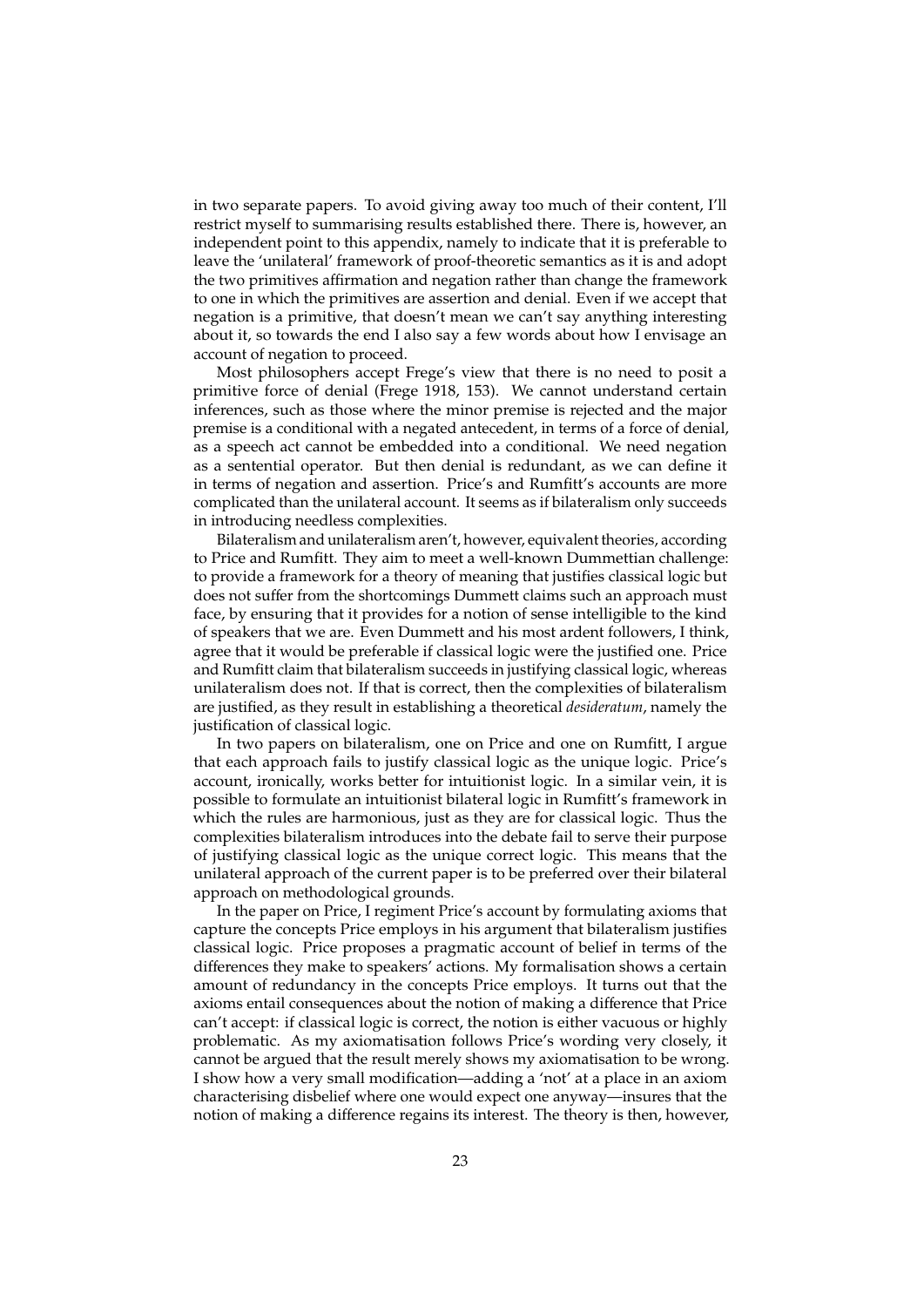best seen as intuitionist, and classical logic cannot be established on the basis of it. My axiomatisation uses all the resources Price provides, so to get classical logic, Price needs to extend his account. This may of course be possible, and I consider Price's options, but all this establishes is that both alternatives are possible, not what Price had intended to show, namely that only the classical version is justified.

Rumfitt poses the intuitionist a challenge: to provide a bilateral account of intuitionist logic in which the rules of the system are in harmony. Rumfitt demands of the intuitionist a specification of what in general follows from the denied negation of a formula that is harmonious with the introduction rule for denied negations. Classicists and intuitionists agree that the denied negation of a formula follows from its assertion. The harmonious elimination rule, according to Rumfitt, is that the asserted formula follows from its denied negation. This is only acceptable to the classicist, not the intuitionist. I show how to formulate different rules that are also harmonious, but result in an intuitionist bilateral logic. Thus Rumfitt's challenge is met. This is not the place to go into the formal details, but harmonious rules for an intuitionist bilateral logic can be formulated by making a fuller use than Rumfitt himself does of the possibilities offered by the formal framework of bilateral logics.

As neither Price's nor Rumfitt's approach lends itself exclusively to the classicist, but in each case an intuitionist alternative can be formulated, for methodological reasons—that a simpler theory is to be preferred over an equivalent more complex one—it follows that the unilateral approach proposed in this paper comes out as superior to its bilateral rivals.

Rumfitt's formalism also faces an independent problem of how to interpret deductions carried out in it. In Rumfitt's bilateral logic, the premises, discharged assumptions and conclusions are supposed to be understood as asserted or denied formulas. Rumfitt accepts that speech acts cannot be embedded in other speech acts. Thus, the formulas in Rumfitt's system cannot be understood as being prefixed by 'It is assertible that' and 'It is deniable that', as these are sentential operators and can be embedded. Rumfitt's bilateral formalism faces a fundamental conceptual problem: what does it mean to assume an assertion or a denial in a deduction? Arguably, this makes no sense, as it is plausible that making an assumption is a speech act.

Even if the meaning of negation cannot be defined by rules of inference within proof-theoretic semantics, we can still give an account of it. This is the aim of another paper of mine. For the purposes of this appendix, an indication of the general idea should suffice. Just as the meaning of a predicate, say 'is red', cannot be given purely by rules of inference, but the colour red has to figure in how its meaning is determined, the meaning of 'not' has to be given by reference to something other than rules of inference. Inferential relations may play an important role in determining the meaning of an expression even if that meaning cannot be completely determined by rules of inference. The predicate 'is red' gets its meaning from the inferential relations is stands in with other colour terms and what it refers to, the colour red. The structure colours exhibit together validates inferences such as that what is red is not green. Negation enters the understanding of concepts that exhibit complex inferential structures, like the colour words, and thus cannot be understood without a grasp of that structure. Certain metaphysical consideration may enter the Geachean account, but that is unsurprising: the relation between affirmation and negation is connected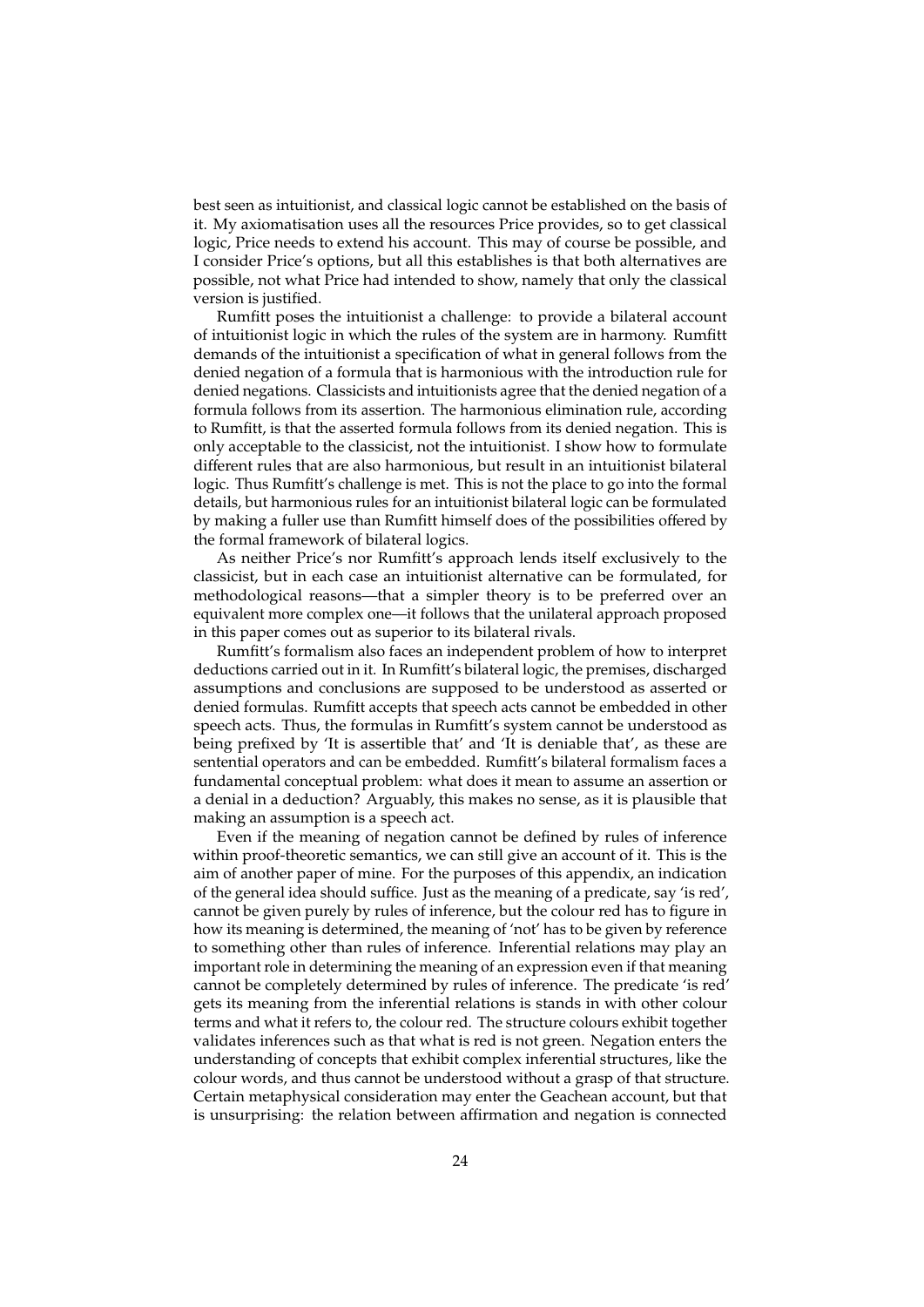to facts about the world. It is the point where metaphysics enters logic. If the meaning of negation cannot be defined within proof-theoretic semantics, this means that it loses the purity that Dummett envisaged it to have. It is important, however, to stay as neutral as possible when it comes to the question of whether classical or intuitionist negation is the correct one. Another question to be addressed in my paper is whether, on the basis of my Geachean account of negation, Dummett's complaints about multiple conclusion logics can be shown to be unfounded: this gives a smooth and elegant route to justifying classical logic. The paper aims to show how, building on Geach's ideas, a viable account of negation can be given that fills the gap in proof-theoretic semantics identified in the present paper, but nonetheless stays true to its spirit.

## **References**

Belnap, Nuel 1962: "Tonk, Plonk and Plink". *Analysis* 22, 130–134.

- Dummett, Michael 1981: *Frege. Philosophy of Language*. 2nd edition London: Duckworth.
- Dummett, Michael 1991: *The Seas of Language*. Oxford: Oxford University Press.
- Dummett, Michael 1993: *The Logical Basis of Metaphysics*. Cambridge, Mass.: Harvard University Press.
- Frege, Gottlob 1918: "Die Verneinung. Eine logische Untersuchung". *Beitrage ¨ zur Philosophie des deutschen Idealismus* 1, 148–157.
- Frege, Gottlob 1990: *Die Grundlagen der Arithmetic. Eine logisch-mathematische Untersuchung ¨uber den Begri*ff *der Zahl*. Hildesheim, Zurich, New York: Olms. ¨
- Frege, Gottlob 1998: *Die Grundgesetze der Arithmetik. I/II*. Hildesheim, Zürich, New York: Olms.
- Geach, Peter T. 1971: *Mental Acts*. London: Routledge.
- Geach, Peter T. 1972: "The Law of Excluded Middle". In: *Logic Matters* Oxford: Blackwell, 74–87.
- Gentzen, Gerhard 1934: "Untersuchungen über das logische Schließen". Mathe*matische Zeitschrift* 39, 176–210, 405–431.
- Gentzen, Gerhard 1936: "Die Widerspruchsfreiheit der reinen Zahlentheorie". *Mathematische Annalen* 112, 493–565.
- Hacking, Ian 1979: "What Is Logic?" *Journal of Philosophy* 76, 285–319.
- Hand, Michael 1999: "Anti-Realism and Falsity". In: Dov Gabbay & Heinrich Wansing (Eds.), *What is Negation?* Dordrecht: Kluwer, 185–198.
- Humberstone, Lloyd 2000: "The Revival of Rejective Negation". *Journal of Philosophical Logic* 29, 331–381.
- Kürbis, Nils 2012: "How Fundamental Is the Fundamental Assumption?" *Teorema* 31, 5–19.
- Kürbis, Nils 2013: "Proof-Theoretic Semantics, a Problem with Negation and Prospects for Modality". *The Journal of Philosophical Logic* (forthcoming in print, DOI: 10.1007/s10992-013-9310-6).
- Miller, Alexander 2002: "What Is the Manifestation Argument?" *Pacific Philosophical Quarterly* 83, 352–383.
- Miller, Alexander 2003: "What Is the Acquisition Argument?" In: Alex Barber (Ed.), *Epistemology of Language.* Oxford University Press, 459–495.